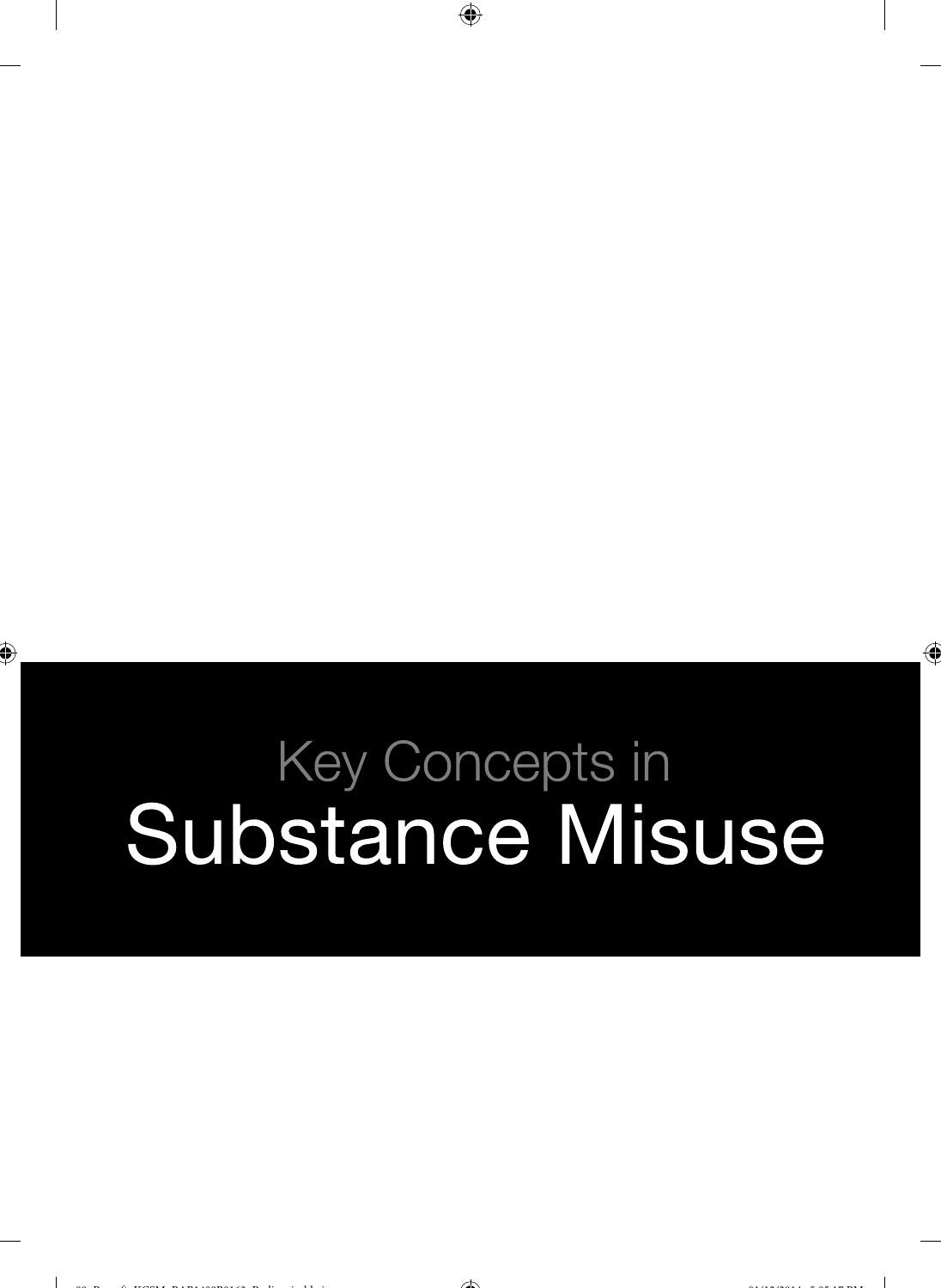### Part 1 Drugs, Democracy and Society

⊕

#### Aaron Pycroft

What the aims and purposes of drugs policy should be and who decides lies at the heart of debates about drug use. These debates continue to be extremely polarised between arguments for continued prohibition and those who favour legalisation. It is argued by some that the 'war on drugs' has failed (see Transform Drugs Policy Foundation at www.tdpf. org.uk/) and that a new approach is needed. Those in favour of continued prohibition (such as the United Nations and many governments) argue that drug use creates significant problems that we have a duty to control and eradicate. However despite the dominant prohibitionist paradigm there are significant global events and processes which are challenging the nature of this debate. Levine (2003) argued that global drug prohibition was facing a number of crises including harm reduction policies, the growing opposition to punitive drug policies, and the widespread use of cannabis around the world. To this we can now add that some countries and jurisdictions are adopting policies of decriminalisation or legalisation either with respect to all drugs or to cannabis.

Despite drugs causing an indisputable range of harms within societies it would seem that people of all kinds enjoy using a range of psychoactive substances and often do so without experiencing any significant harm. The debate about drug use as a legitimate activity is then inextricably bound up with notions of morality, free choice and liberal democracy. It is important to note that the idea of liberalism is founded on the idea of individual human rights and freedoms, whereas democracy is concerned with the idea of the collective will; so within a liberal democracy any individual rights that I enjoy are always circumscribed by the democratic process, and invariably there are tensions between the two.



 $\alpha$  p ft  $\alpha$  is the individual both individual both  $\alpha$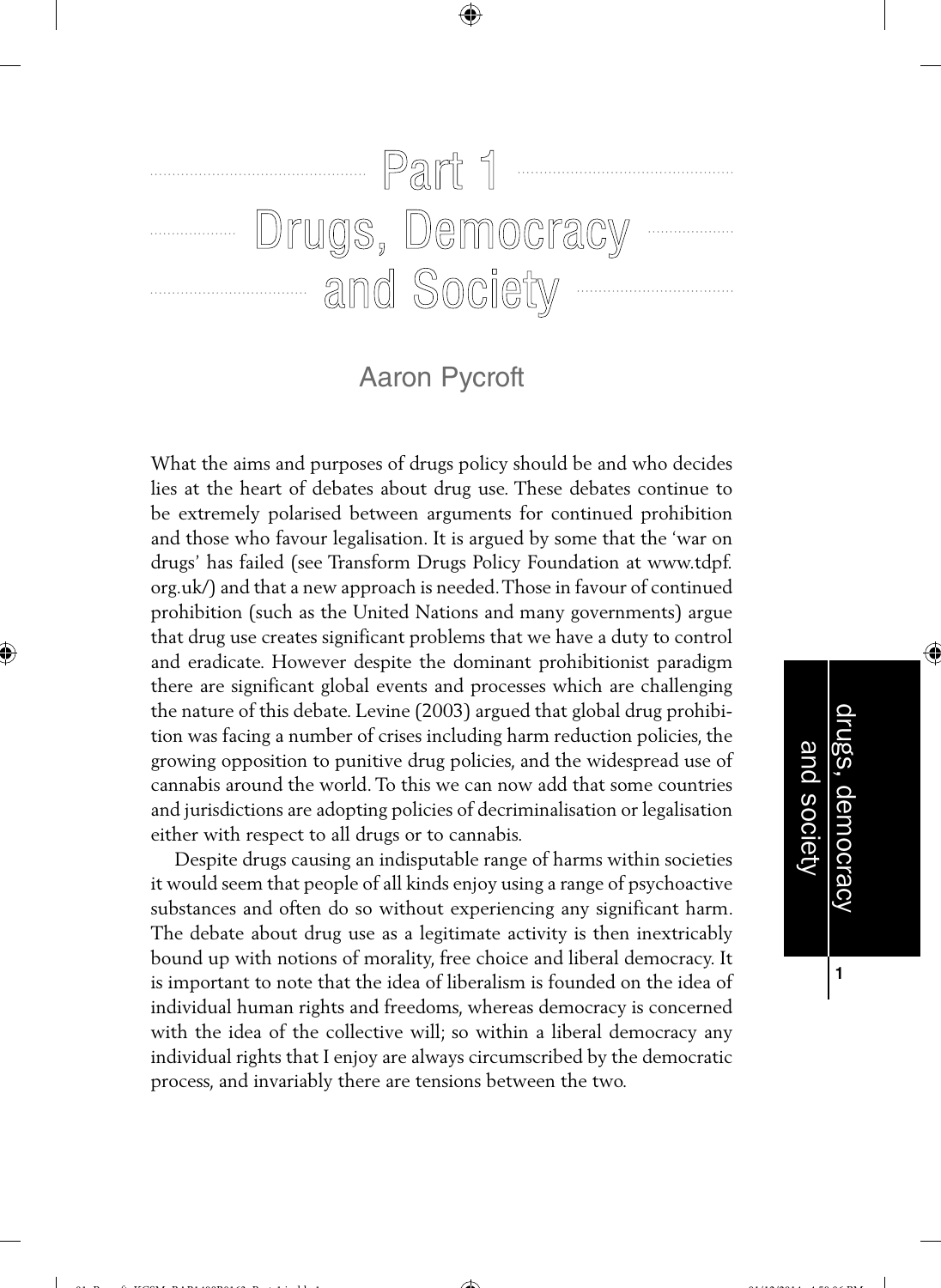One of the challenges of drug use (and addiction in particular) is that it seems to impair our capacity to choose, and that drug-related deaths are not due to a self-inflicted, freely chosen lifestyle. Illicit drug use imposes substantial costs on societies, and rates of illicit drug use and deaths have increased in the developed world since the 1960s and developing world since the 1990s. We can identify several other factors (see Darke et al., 2007) that highlight the importance of having good and robust drug policies:

⊕

- As drug use/dependence usually starts in adolescence it is important that we protect young people from the potential harms of drugs use. However drug use can be a normal part of adolescence so as a society would we want to criminalise this behaviour; should for example we treat cannabis or ecstasy use in the same way as alcohol and tobacco use?
- Importantly not all drug users remain drug users with most people moving away from drug use; does the use of criminal sanctions increase the possibility of people becoming locked into services and identity-based behaviours that do not allow them to move away from that use? (See section on addiction as a complex adaptive system.)
- In diagnostic criteria (see section on dependence syndromes), clinical distinctions are made between substance use, misuse and dependence with the numbers declining between categories. Not everyone who uses drugs will experience problems with those drugs, or become dependent, therefore approaches need to be dimensional and differentiated, rather than 'one size fits all.'
- However we know that an increased risk to experiencing harms and dependence is linked to particular social characteristics: being male, young, unemployed, lower educational achievement, being unmarried, having a lower socio-economic status; environmental factors such as family conflict, parental attitudes and individual, family and community disadvantage. Arguments have been made about the ways in which the alleviation of poverty and inequality are the most important factors in addressing drug problems with, for example, research carried out by Stevens (2011) demonstrating that the countries that have the lowest levels of drug-related harms are those that have the best welfare policies and not those who are most effective in criminalising drug use.
- Also there are genetic factors influencing addiction (see section on the evolutionary context), which are triggered by environmental effects and which raise important questions about rational actor models favoured by governments which focus on personal responsibility.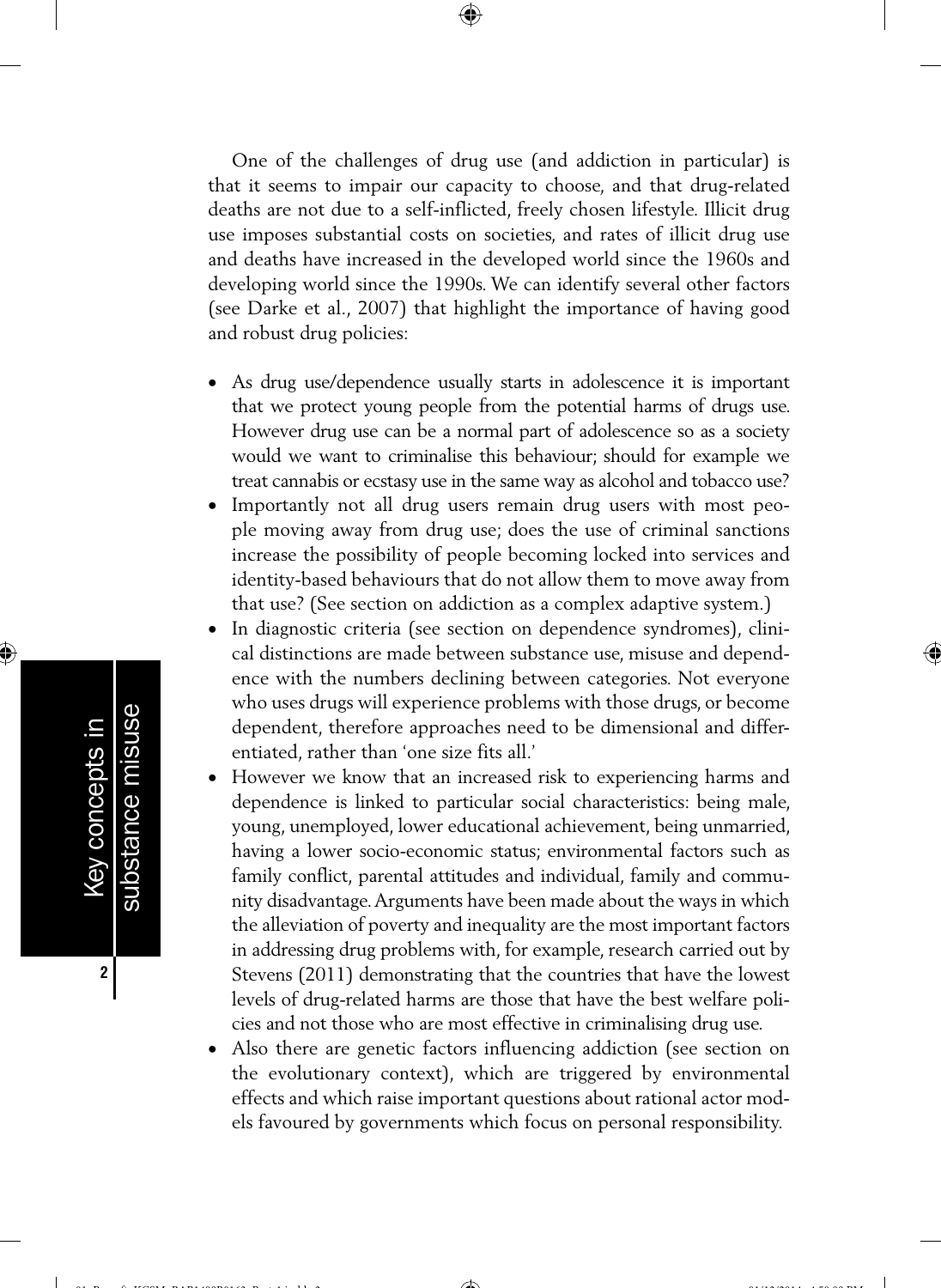So clearly it is important to have drug policies that address the issues of individual and social harms, but this then begs the question of how we should decide the best ways to balance what would appear to be an ethical dilemma. This dilemma is between an individual's right to choose to use drugs and the need to protect people from the potential harms of that drug use. There is, however, the added dilemma of what to do when people engage in potentially harmful behaviour despite the best efforts of state and society to persuade them not to do so. We can look, for example, at a range of potentially risky behaviours such as skydiving, mountain climbing and having unprotected sex and ask whether these activities present any more risks to individuals and society than using drugs? If, objectively, this is not the case then why in practise do we deal with them so differently by, for example, criminalising drug use?

⊕

#### **Case Study**

A number of years ago I was walking through town on a very cold winter morning (the temperature was below zero) and I came across a man that I knew lying by the side of the road who appeared to be unconscious. I had worked with the man before and knew him to be alcohol dependent. I tried to rouse him; he was clearly very intoxicated and only able to mumble a few words. My primary concern was the risk of hypothermia and I rang for an ambulance and explained the situation. They refused to come out because the man was intoxicated.

How or why would this situation be different to a person who has injured themselves on a mountain due to their failure to follow proper procedure, or someone adrift at sea having fallen asleep on a lilo? Do you think that under these circumstances the emergency services would refuse to attend?

#### **REFERENCES**

- Darke, S., Degenhardt, L. and Matrick, R. (2007) *Mortality amongst Drug Users.*  Cambridge: Cambridge University Press.
- Levine, H. (2003) 'Global drug prohibition: its uses and crises', *International Journal of Drug Policy*, 14: 145–153.
- Stevens, A. (2011) *Drugs, Crime and Public Health: The Political Economy of Drug Policy.* Abingdon: Routledge.

drugs, democracy and Society

drugs, democracy and Society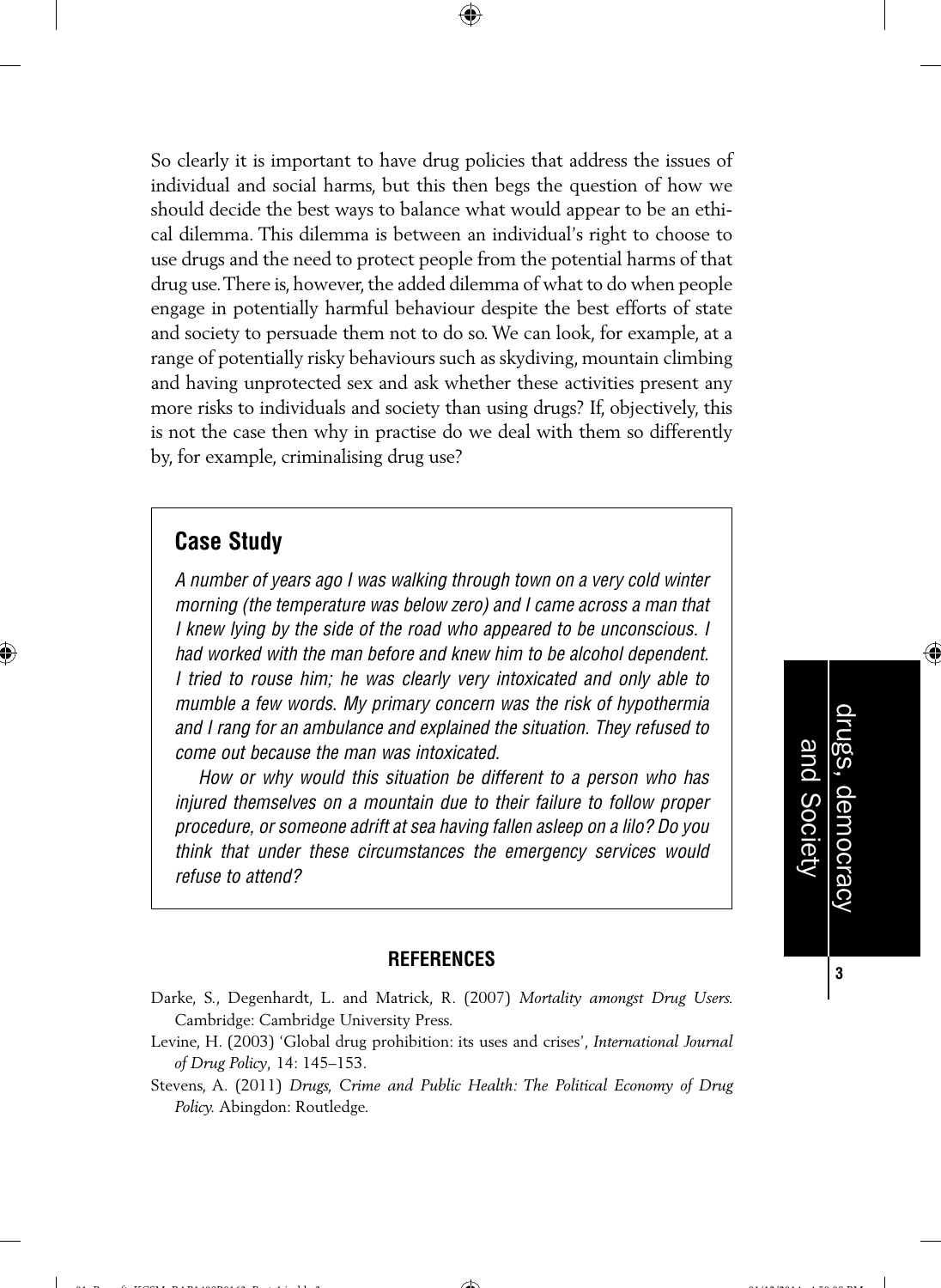

 $\overline{\phantom{a}}$ 

 $\bigoplus$ 

 $\mathbf{I}$ 

 $\overline{\phantom{a}}$ 

 $\bigoplus$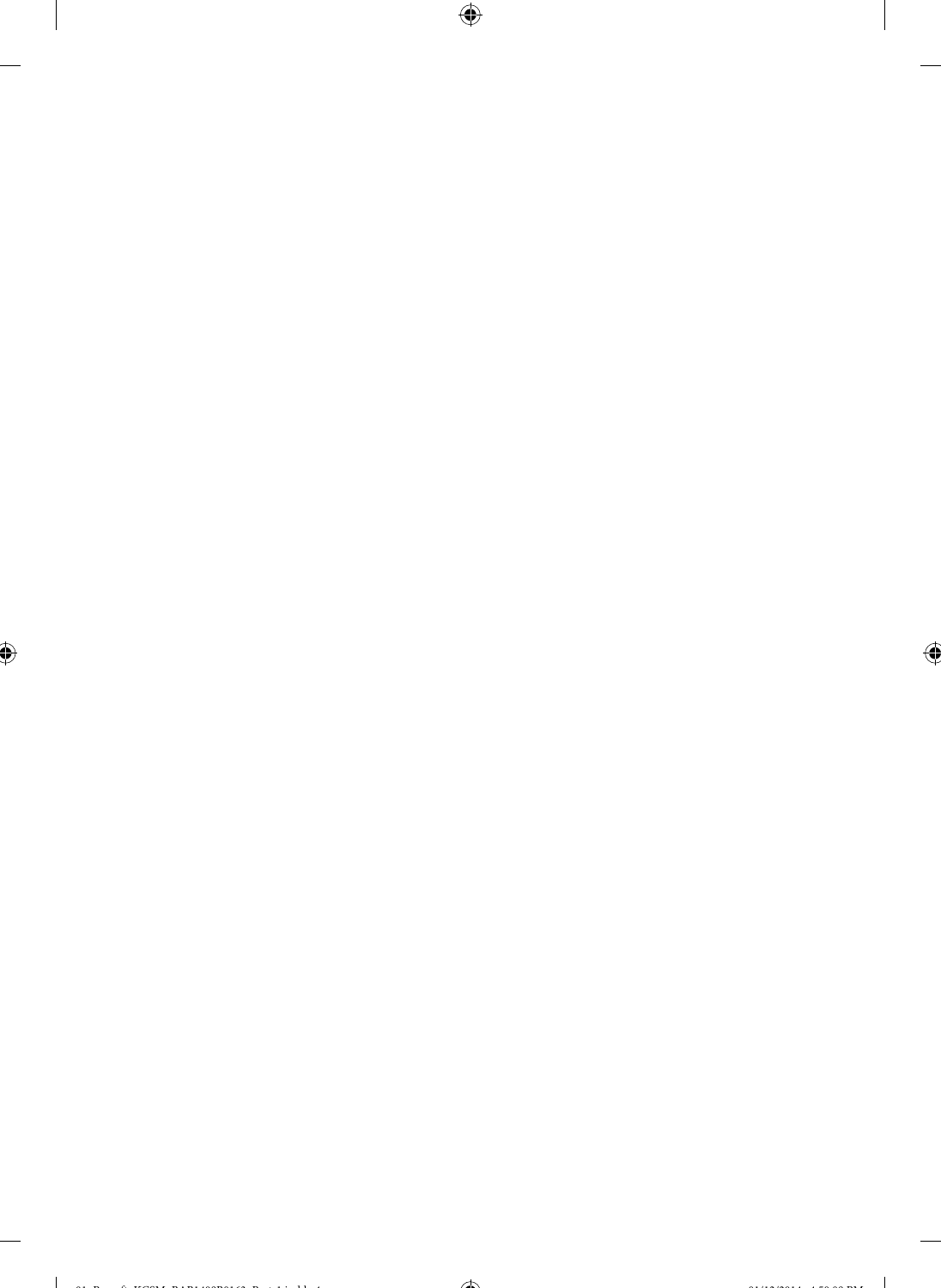

⊕

Aaron Pycroft

How we decide on the legitimacy of individual or collective actions and the limits of those actions falls within the realm of normative ethics. Normative ethics is concerned with an understanding of how we should act under certain circumstances and there are three main paradigms as follows:

- 1. Deontology duty and principle (associated with Immanuel Kant, 1724–1804)
- 2. Utilitarianism considering the consequences (associated with Jeremy Bentham, 1748–1832 and John Stuart Mill, 1806–1873)
- 3. Virtue ethics the importance of character (associated with Aristotle, 384–322 BC)

For each of the evaluations I have adapted the work of Banks (2004) which provides an excellent introduction to the subject matter and useful frameworks to analyse ethical dilemmas.

#### **DEONTOLOGY**

Immanuel Kant ([1785] 1993: 30) established the principle known as the categorical imperative stating that we should 'Act only according to the maxim by which you can at the same time will that it should become a *universal law*.' For Kant this categorical imperative binds human beings as rational agents precisely because they are rational, and reason demands that we demonstrate respect for all persons. This respect is absolute, becoming a universal law applicable in all situations and circumstances and does not allow us to treat another person as a means to an end (see Utilitarianism). In evaluating ethical dilemmas deontology argues the following:



01 P ft KCSM BAB1408B0163 P t 1 i dd 5 1\_Pycroft\_KCSM\_BAB1408B0163\_Part-1.indd 01/12/2014 4 50 08 PM 1/12/2014 4:50:08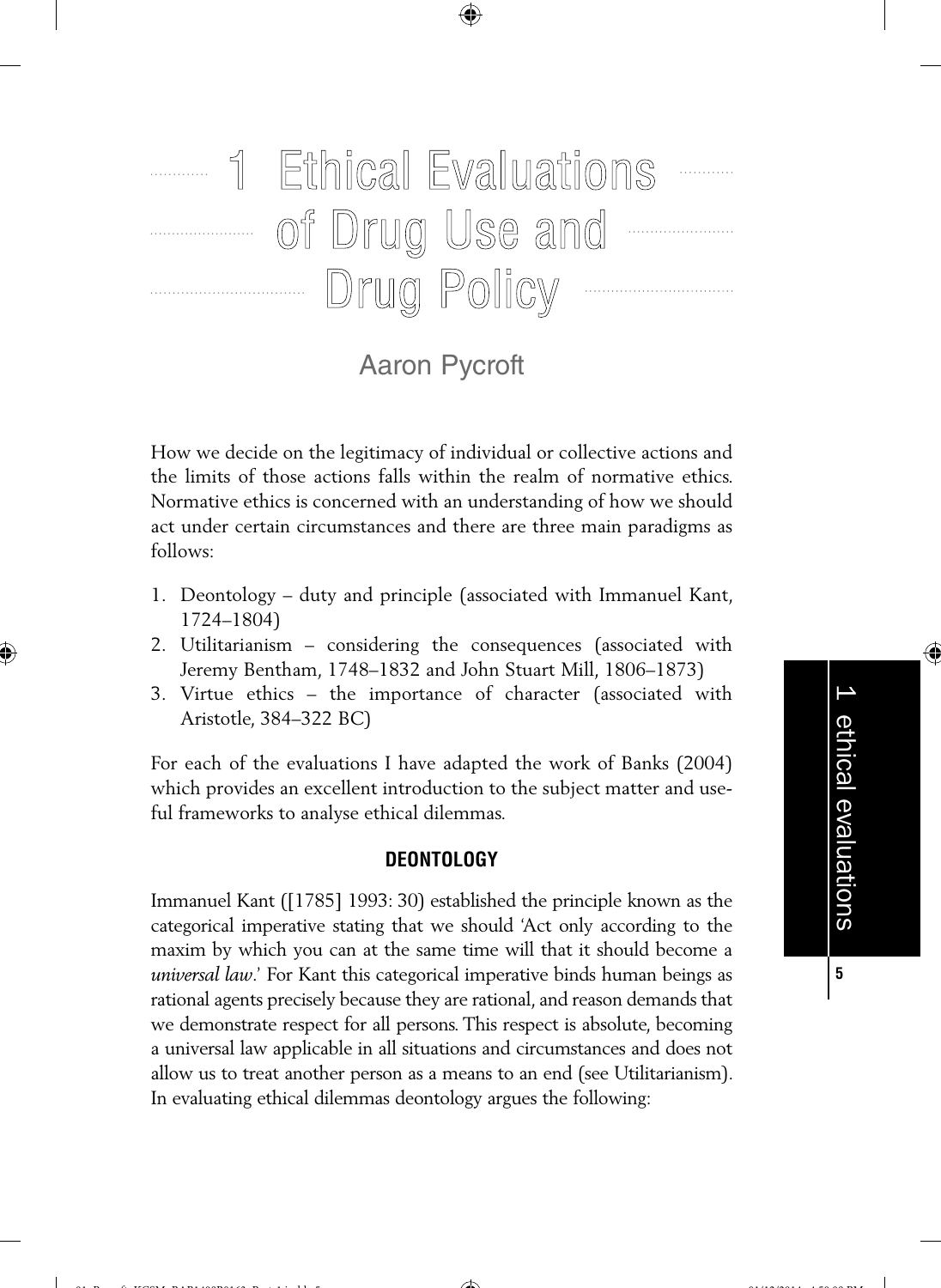#### **Practical Evaluation**

⊕

- 1. *The focus is on the act; therefore one must identify the act to be evaluated*. Is drug taking *per se* an area of ethical conflict, and why?
- 2. *What is the intention underlying the act?* Is the intention to use drugs in itself harmful, is it selfish, and am I able to make rational choices about drug use? Likewise if I am a policy maker what is my intention in prohibiting, legalising or decriminalising drug use? Interestingly when we make absolute rules then invariably we have to make exceptions to those rules; a good example is the growth of harm reduction measures and its sponsorship by the UN despite official prohibition. There is an acceptance that despite the best efforts to prevent drug use some people need help due to their drug use.
- 3. *What duties are involved in this situation and to whom or what?* Who are my duties directed towards, is it to an individual's rights or to some notion of the common good?
- 4. *Do the duties conflict?* Is it possible to balance both individual rights and the common good, and are the two actually in conflict? Is it appropriate to use criminal justice sanctions for people who use drugs even though those drugs may well have been supplied by another person? Will criminal justice or non-criminal justice sanctions help or make the situation worse?
- 5. *Will this act show respect for the human dignity of everyone involved?* Does the right to use drugs enhance human dignity at all levels of state and society, and likewise do drug enforcement laws and actions do the same?
- 6. *Will it use any person as a means to an end?* Is it appropriate for example to use criminal justice legislation and harsh penalties to deter *other* people from using drugs? In this case the state punishes me but also uses my sentence as a means to deter others; is this just?
- 7. *Given that the act must follow the categorical imperative and therefore must be applied universally, can I will this act onto everyone?* Would I want the right to use any drug to be a universal law, for all people under all circumstances, and depending upon my answer to this question, can this be maintained without exception?

#### **Exercise**

See if you can think of something that in your view should become a universal law; present your universal law to a group and see if it is possible to maintain a rational commitment to that law that does not permit any exceptions under any circumstances.

 $\alpha$  p ft  $\alpha$  is the ft individual both ft individual  $\alpha$ 

Key concepts in substance misuse

substance misuse Key concepts in

€

**6**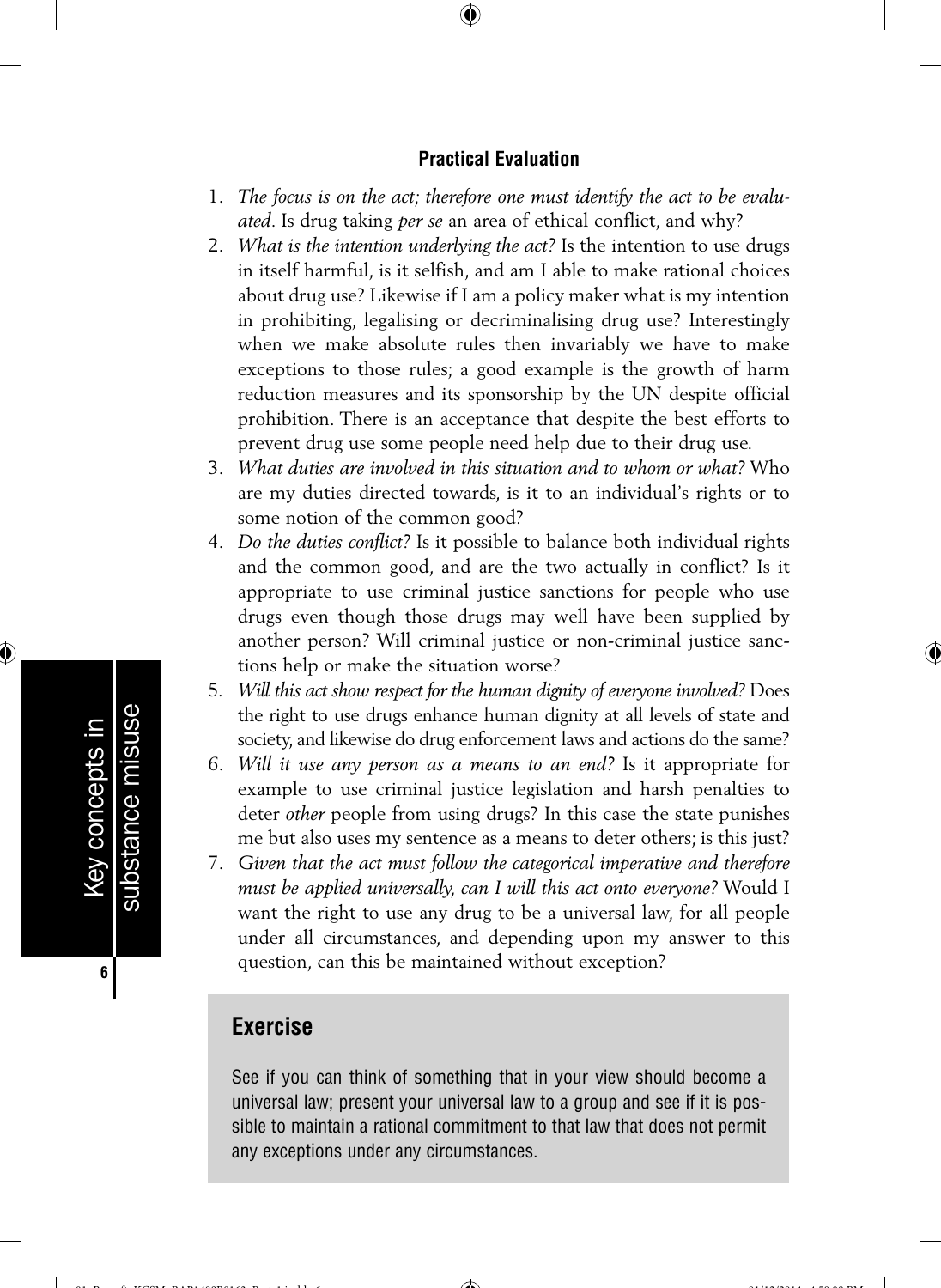#### **UTILITARIANISM**

⊕

The principle of utility or the Greatest Happiness Principle argues that an action is right in so far as it tends to produce the greatest happiness for everyone affected, or the best overall consequences. Utilitarians (also known as consequentialists) argue that there is nothing absolutely or inherently right or wrong, only actions that can be agreed to be beneficial to the greatest number. This approach is fundamental to notions of democracy and also human rights. Whereas Kant would argue that human rights are absolute, Bentham and Mill argued that rights are whatever society agrees them to be, and which produce the greatest happiness. A problem with the latter approach is the tyranny of the majority whereby minorities or minority interests in society do not have access to power and influence.

#### **Practical Evaluation**

- 1. *Identify all the options.* Is drug use acceptable or not, or are there some drugs which are of benefit to individuals and others that are not?
- 2. *Identify all those affected by the decision.* Who is affected by drug use, do the harms outweigh the benefits, and likewise for any actions taken to ameliorate drug harms?
- 3. *Describe the harms and benefits for all those affected under option 1, then option 2 and so on.* It is important to clearly identify the whole range of harms and benefits in a clear and rational way.
- 4. *Choose the option that produces the most benefits for all those affected by the decision after calculating the differences between the good and the bad effects.* A decisional calculus is made to arrive at a decision about the right thing to do, which is in effect a majority decision. On this basis is it appropriate for example to give more people the right to use Class A drugs without fear of punishment if the majority of people desire it?

#### **Exercise**

After reading the sections on legislation (Chapter 2), prohibition (Chapter 4) and decriminalisation (Chapter 4) of drugs, weigh up as many of the pros and cons of these approaches as possible and reach a decision about the approach that has the most utility; but who would gain the most and who would lose the most based on your decision?

€ 1 ethical evaluations 1 ethical evaluations **7**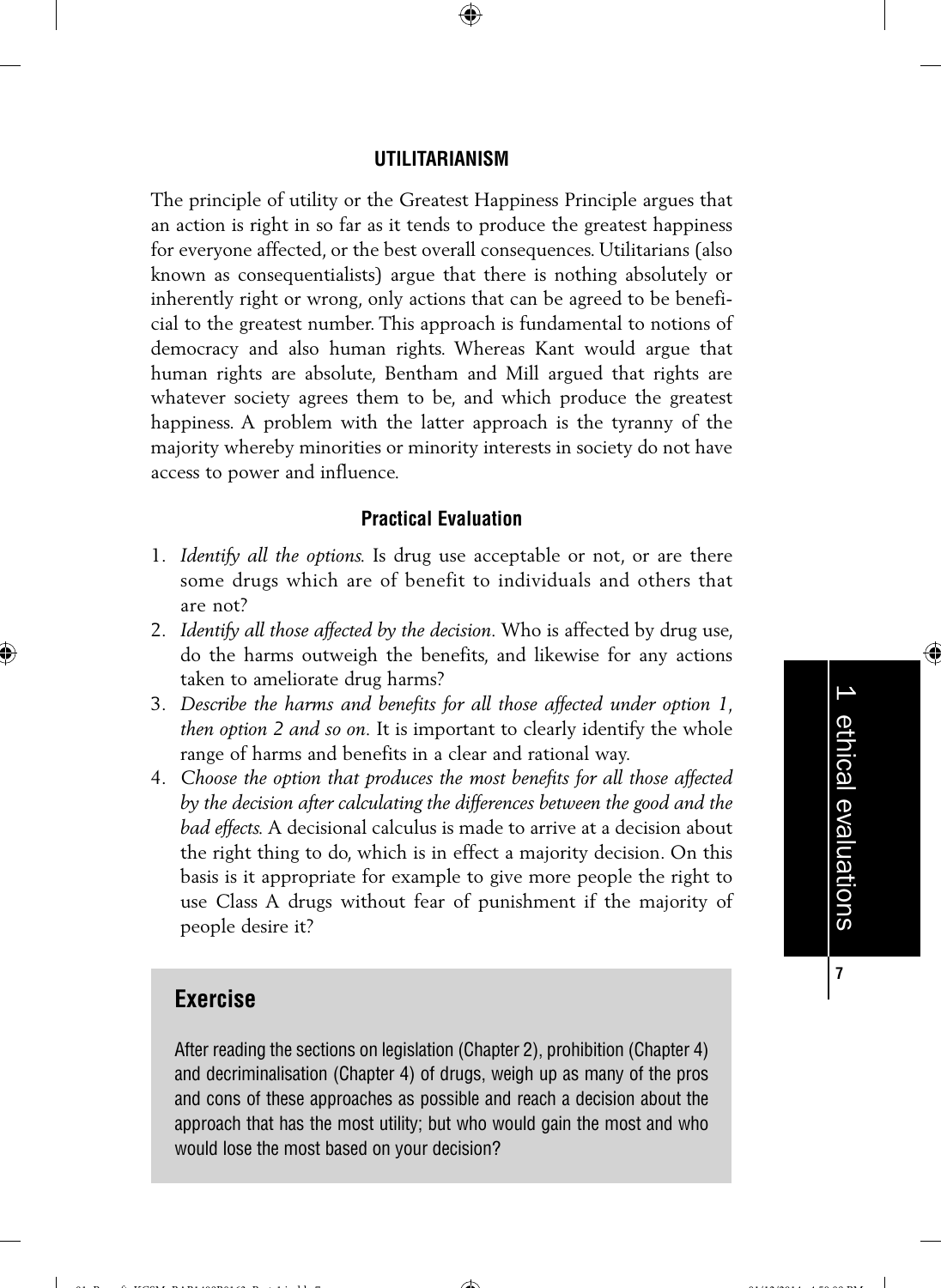#### **VIRTUE ETHICS**

⊕

Virtue ethics offers a differing perspective on moral agency from these other codes and has seen a growing literature in social work (see Van Den Bersselaar, 2005; Pullen-Sansfacon, 2010) and social psychology (see Annas, 2003). This approach does not ask the deontological question of what are the rules that are right to follow from a sense of duty because God or the state or someone in authority tells me to do so, and neither does it take the utilitarian approach of decisional calculus based on the greatest happiness or pleasure; virtue ethics are concerned with character and the kind of person that I need to become to live the good (ethical) life (in ancient Greek *eudaimonia*). Virtues are personal qualities or traits of character demonstrated through habitual action that make persons of excellence and the development of a virtuous character.

There is considerable debate about what constitutes a virtue, and what virtues are essential for eudaimonism. For example Macintyre (2007) argues that Aristotle, Paul of Damascus, Benjamin Franklyn, Jane Austin and Karl Marx all have very different understandings and lists of virtue. Aristotle's list of virtues includes: Benevolence, Civility, Compassion, Conscientiousness, Cooperativeness, Courage, Courteousness, Dependability, Fairness, Friendliness, Generosity, Honesty, Industriousness, Justice, Loyalty, Moderation, Reasonableness, Self-confidence, Self-control, Selfdiscipline, Self-reliance, Tactfulness, Thoughtfulness and Tolerance.

 Inherent within virtue ethics is the concept of *entelecheia* which refers to the importance of potential in all people to achieve different possibilities, and that despite difficulties it is possible to develop a stable attitude to life that allows an orientation of the will towards the good life (Van den Bersselaar, 2005). In the helping relationship this is just as important for the helper as it is for those who are helped and in practice Pullen-Sansfacon (2010) argues that this can be achieved through reflective practice and practical reasoning to develop virtues (for a good example of disagreements about what constitutes a virtue watch the film *Gladiator* and the scene where the Roman Emperor Marcus Aurelias is murdered by his son Commodus after he tells him that he will not succeed him as Emporer and Commodus compares their list of virtues).

Interestingly, within abstinence based approaches to alcohol and drug use such as Alcoholics Anonymous and Narcotics Anonymous, 'sobriety' is seen as a virtue which is very much linked to protestant and evangelical notions of purity and self-discipline. Research on temperance cultures (see, for example, Levine, 1993) shows that there are differing perspectives on these virtues in the Catholic wine drinking regions of Southern Europe and the Protestant North.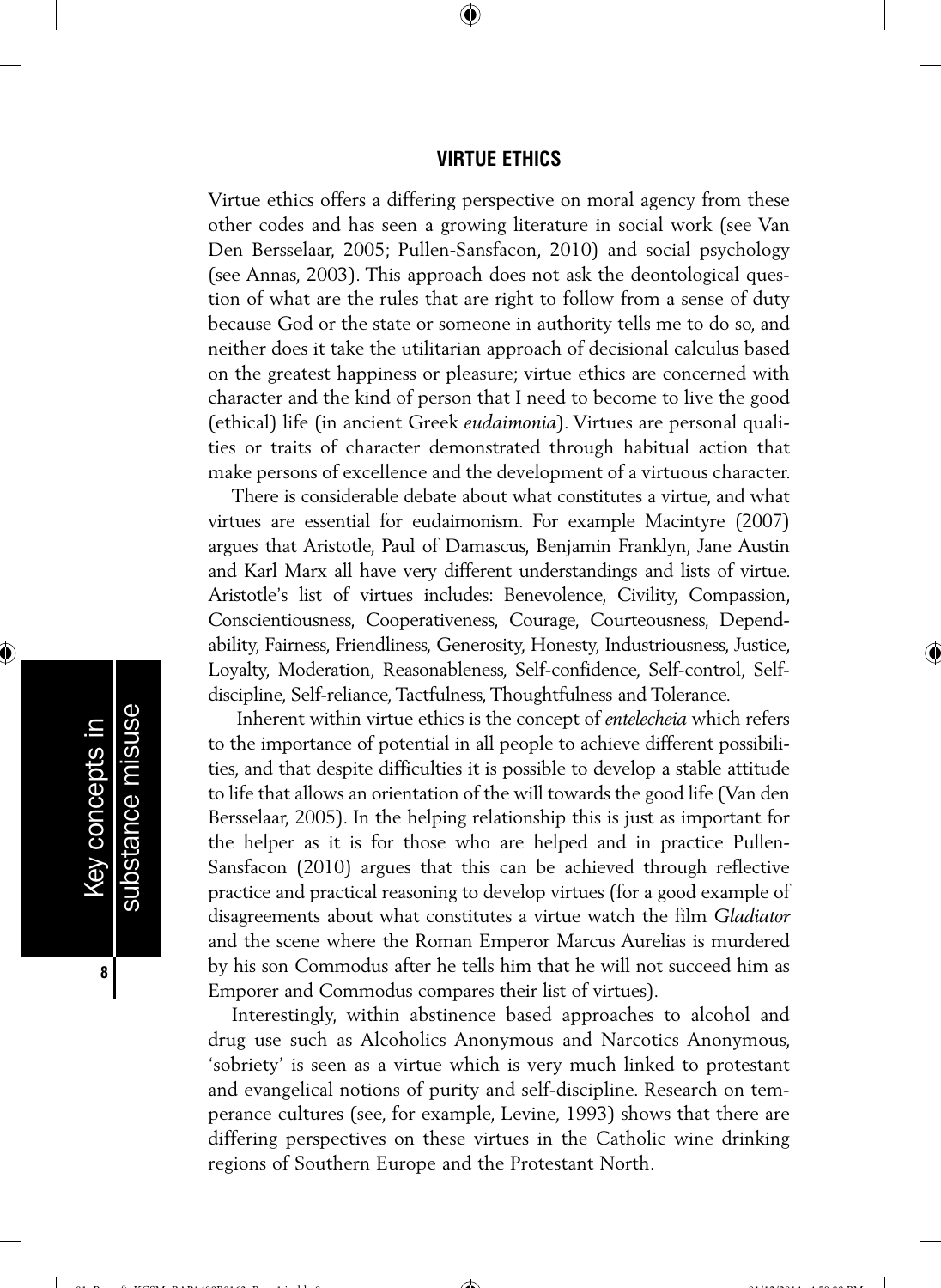#### **Practical Evaluation**

⊕

In addressing moral dilemmas as a person with a moral character, I must assess the knowledge I have or will need to reach my full potential and become a virtuous person.

- 1. *Regardless of the dilemma, I must first ask what kind of person I should become to be the best person I can be.* Is drug use virtuous? In what ways might it impact upon my character? Might I be concerned about how drug use affects other people's characters and lives? Does drug use enable me to live a good life?
- 2. *I must then ask which virtues will allow me to become the best person that I can become. I will identify which virtues I must practise in this situation and explain to myself why they are relevant to my goals of becoming virtuous and developing good moral character*. Are abstinence and temperance virtues that I would want to have, and to see in other people, and how might I consider the relationship between drug use and self-control?
- 3. *Once I have decided what kind of person I will need to become to be a virtuous person and which virtues I will need to practise I must ask myself which option in the dilemma allows me to practise these virtues, and explain to myself how this option allows me to practise these virtues and why the other options would not.* For example this could be related to the use of punishment and deterrence in dealing with drug issues. As a probation officer or a police officer is my use of coercion fair and appropriate? As a substance misuse worker do I view qualities such as empathy, openness and trust as necessary virtues that I need to acquire in order to be effective in my work?
- 4. *I will then practise these virtues until they become habit and part of my character so that when ethical dilemmas present themselves to me in the future I will know what to do and will no longer face a dilemma of this kind*. Am I consistent and just in my approach that is visible to the people that I work with and those that I serve?

#### **Exercise**

Make a list of the virtues that you consider important for people with drug and alcohol problems to acquire in helping them to overcome their problems. Then compose a list of the virtues that you think are essential in pursuing excellence in your professional role in helping people with drug and alcohol problems. Compare the two lists and identify any key differences and discuss in a group setting.

€ 1 ethical evaluations 1 ethical evaluations **9**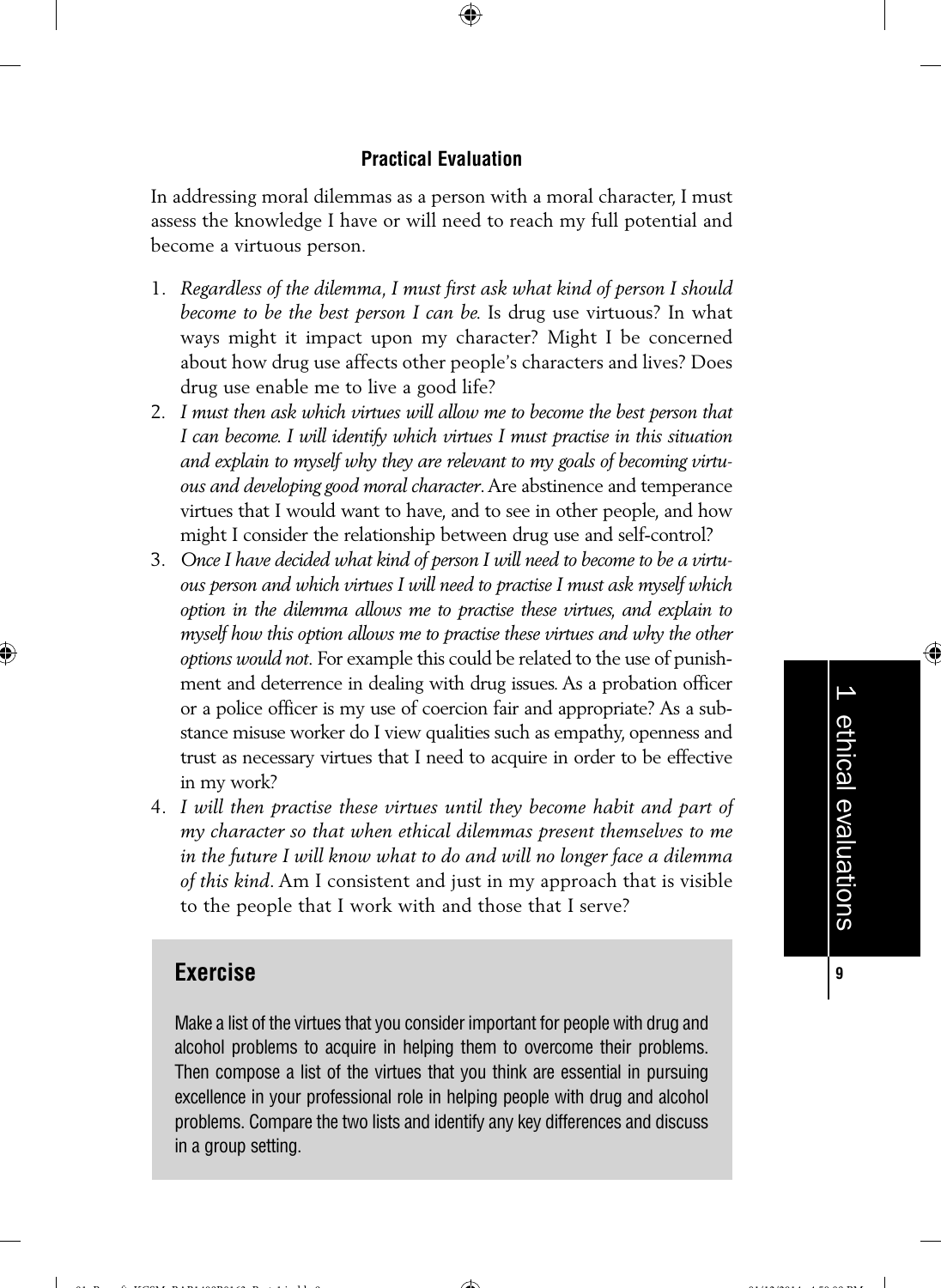Having outlined the main paradigms of normative ethics it is useful to use them as a tool of analysis to interrogate the following approaches to drug policy and drug users.

#### **REFERENCES**

Annas, J. (2003) 'Virtue ethics and social psychology', *A Priori,* 2: 20–34.

⊕

Banks, C. (2004) *Criminal Justice Ethics.* Thousand Oaks: Sage.

- Kant, I. trans. J.W. Ellington ([1785] 1993) *Grounding for the Metaphysics of Morals*, 3rd edn. Indianaopolis: Hackett.
- Levine, H. (1993) 'Temperance cultures: alcohol as a problem in Nordic and Englishspeaking cultures', in M. Lader, G. Edwards, and D. C. Drummon (eds), *The Nature of Alcohol and Drug-Related Problems.* New York: Oxford University Press. pp. 16–36.

Macintyre, A. (2007) *After Virtue.* Indiana: University of Notre Dame Press. Pullen-Sansfacon, A. (2010) 'Virtue ethics for social work: a new pedagogy for practi-

cal reasoning', *Social Work Education*, 29(4): 402–15.

Van den Bersselaar, D. (2005) 'Virtue-ethics as a device for narratives in social work: the possibility of empowerment by moralising', *Journal Europeen d'Education Sociale,* 7: 22–33.

### 2 The International and National Legislative Framework

#### Aaron Pycroft

Through the World Health Organization, the United Nations defines illicit drug use through the use of four levels of analysis (see unodc.org):

- 1. Any chemical entity or mixture of entities, the administration of which alters the biological function of the living organism;
- 2. The use to which the substance is put (this excludes legitimate medical use for the alleviation of disease);
- 3. A restriction to psychoactive drugs that alter mood, cognition and behaviour; and
- 4. Drugs which are self-administered and impair health or social functioning.

**10**

Key concepts in substance misuse

substance misuse Key concepts in

€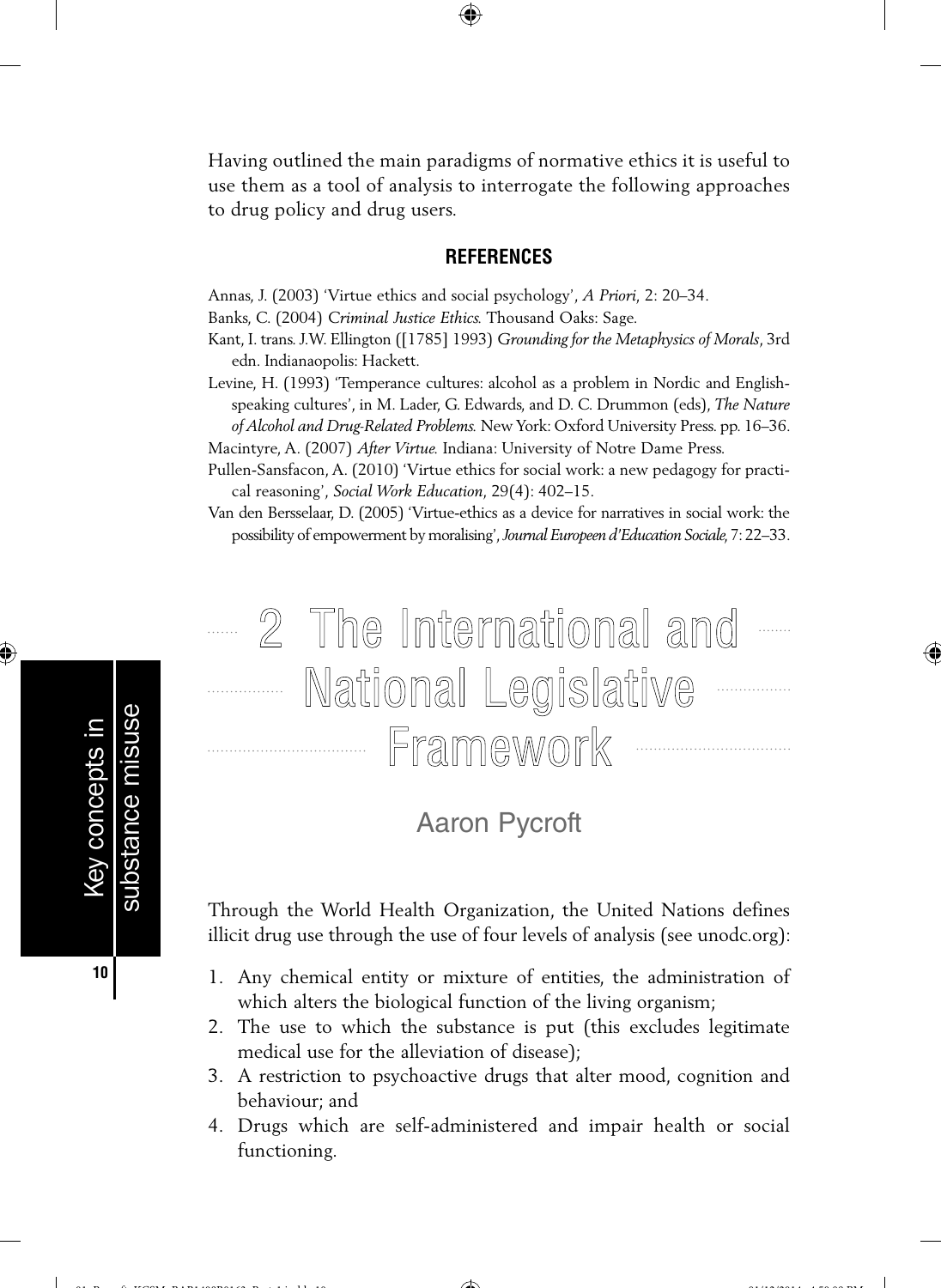The aim of this definition as enshrined within the conventions is to ensure that psychoactive substances are only cultivated and developed for proper medical and scientific use, and to ensure that they are not diverted into illicit channels.

⊕

#### **THE UNITED NATIONS CONVENTIONS ON ILLICIT DRUGS**

#### **The Single Convention on Narcotic Drugs 1961**

The adoption of this Convention is regarded as a milestone in the history of international drug control. The Single Convention codified all existing multilateral treaties on drug control and extended the existing control systems to include the cultivation of plants that were grown as the raw material of narcotic drugs. The principal objectives of the Convention are to limit the possession, use, trade in, distribution, import, export, manufacture and production of drugs exclusively to medical and scientific purposes and to address drug trafficking through international cooperation to deter and discourage drug traffickers. The Convention also established the International Narcotics Control Board, merging the Permanent Central Board and the Drug Supervisory Board. (See www.incb.org/incb/convention\_1961.html.)

#### **Convention on Psychotropic Substances 1971**

This Convention establishes an international control system for psychotropic substances. It responded to the diversification and expansion of the spectrum of drugs of abuse and introduced controls over a number of synthetic drugs according to their abuse potential on the one hand and their therapeutic value on the other. (See www.incb.org/incb/ convention\_1971.html.)

#### **United Nations Convention against the Illicit Traffic in Narcotic Drugs and Psychotropic Substances 1988**

This Convention provides comprehensive measures against drug trafficking, including provisions against money laundering and the diversion of precursor chemicals. It provides for international cooperation through, for example, extradition of drug traffickers, controlled deliveries and transfer of proceedings. (See www.incb.org/incb/convention\_ 1988.html.)

The UK is a signatory to all of these conventions and is required to uphold the aims and objectives of each convention in its domestic law making. It is possible for signatories to these conventions to introduce

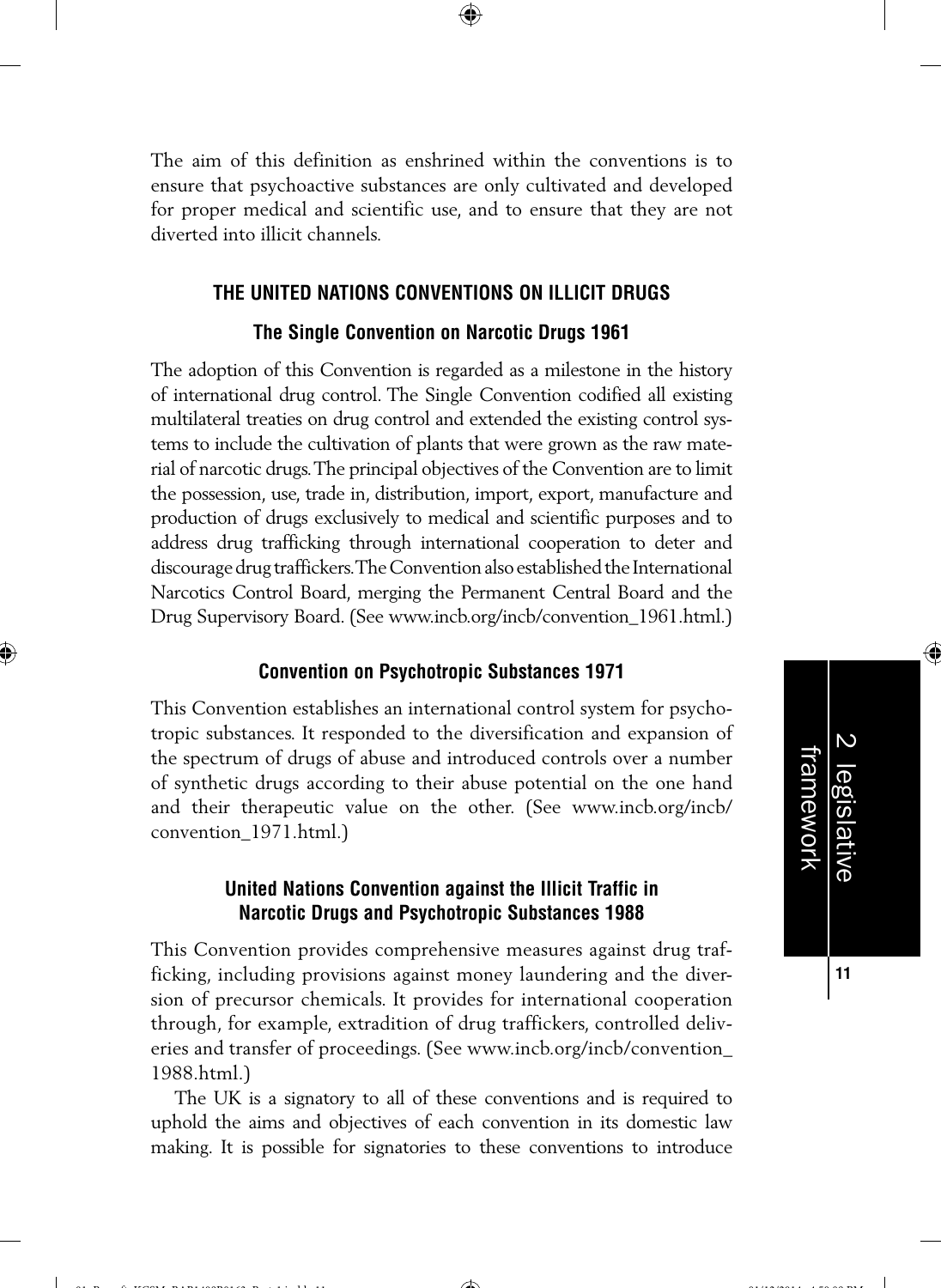stricter domestic legislation than that which is demanded by the conventions, but they cannot introduce more lenient approaches (Fazey, 2003). The Select Committee on Home Affairs (2002) notes that although this restricts unilateral action on the part of the UK when legislating on drug issues, there is possibly more room for manoeuvre than is usually acknowledged. The committee argues that this is because 'the treaties do not lay down specific control mechanisms within the basic premise of criminality of drug possession and supply' (paragraph 266).

 $\bigoplus$ 

#### **The Misuse of Drugs Act 1971**

Following on from these internationally agreed definitions, the British Government introduced the Misuse of Drugs Act (1971) which since its inception has remained the cornerstone of UK policy. The legislation is only concerned with drugs that are banned or only permissible for use in scientific and medical efforts and therefore for instance does not cover the use of alcohol or nicotine.

The purposes of the 1971 Act are to provide means for controlling all drugs and to divide these drugs into three classes in descending degree of danger (A, B and C) and to grade the penalties for misusing drugs in each class accordingly; the Act distinguishes between unlawful possession and trafficking and creates new trafficking offences with severe punishments; it continues to require the notification of drug addicts to the Home Office (this was a continued requirement of the Dangerous Drugs Act 1967) and restricts the prescription of drugs of dependence to them; the Act allows for the provision of special treatment centres; and gives the Home Secretary powers to act quickly in the case of overprescribing by general practitioners; the Act brings new substances under control and makes necessary regulations for the control of production, supply and possession of those substances; and the Act allows for the demand of information from pharmacists or practitioners supplying drugs in areas where a particular drug problem arises. The legislation established an advisory council (the ACMD) to assist the Home Secretary in the preparation of controls and counter measures and aims to promote research and education in relation to the dangers of drug misuse (Stark et al., 1999).

Drugs, which are controlled by this legislation and are divided into three classes  $- A$ , B and  $C -$  are listed in Schedule 2 of the Act. Crucially each drug is judged according to its 'relative harmfulness' and classified accordingly. However the 1971 Act is not explicit in deciding how and why some drugs are more harmful than others. The Act uses the following criteria – firstly whether the drug is being misused, secondly whether it is

substance misuse substance misuse Key concepts in Key concepts in **12**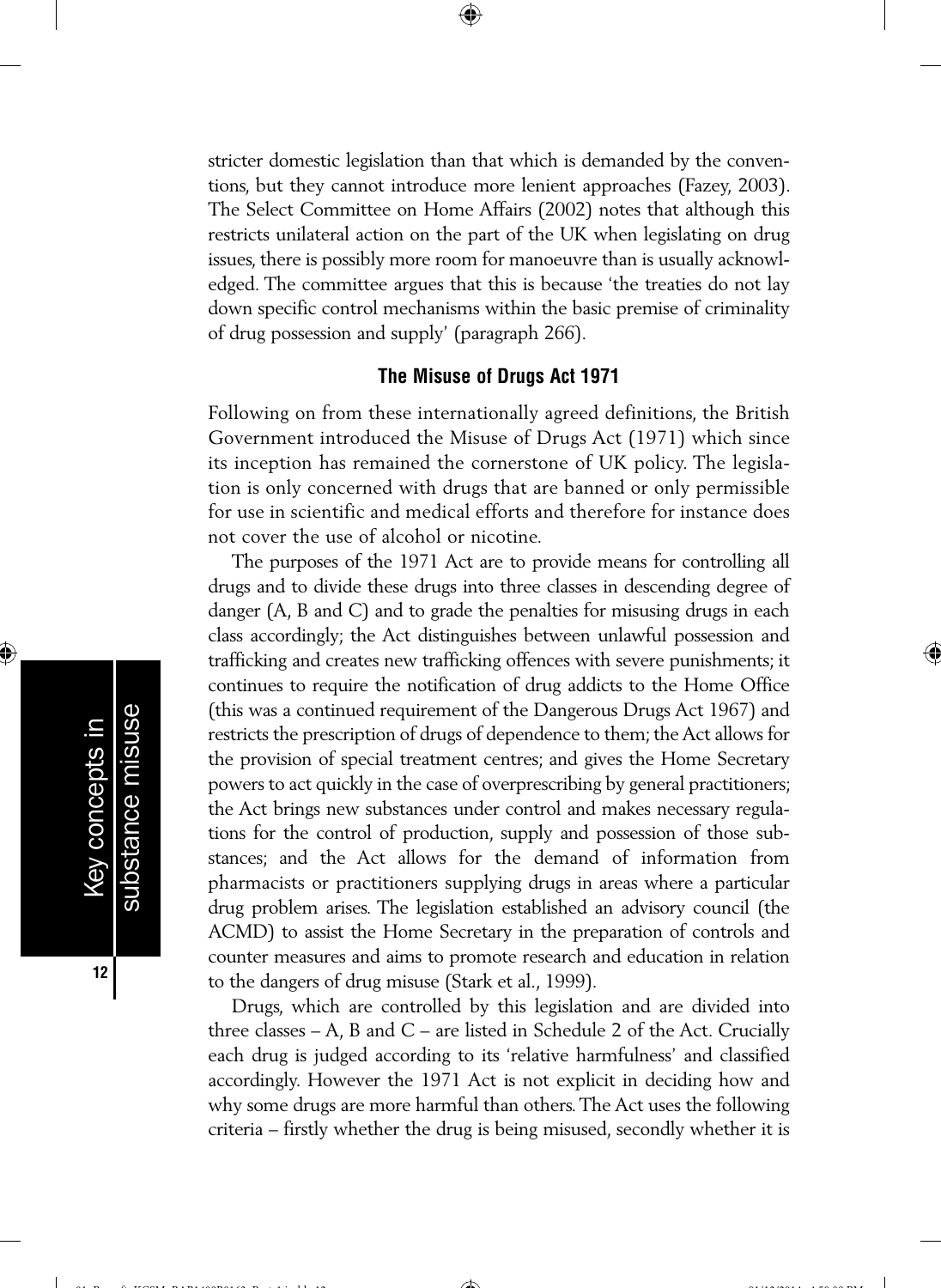likely to be misused and thirdly whether its effects are likely to constitute a social problem. Although this raises problems in terms of explicitly determining which category a particular drug should go into, from the perspective of an enforcement agenda it is used to determine the criminal sanctions that are applied to the misuse of a particular drug (see Runciman, 1999) and seeks to deter people from drug use via criminal sanctions (House of Commons Science and Technology Committee, 2005/6).

⊕

#### **CLASSIFICATION UNDER THE MISUSE OF DRUGS ACT 1971**

#### **Class A Drugs**

Includes: Ecstasy, LSD, heroin, cocaine, crack, magic mushrooms (if prepared for use), amphetamines (if prepared for injection).

Penalties for possession: Up to seven years in prison or an unlimited fine, or both.

Penalties for dealing: Up to life in prison or an unlimited fine, or both.

#### **Class B Drugs**

Includes: Cannabis, Amphetamines, Methylphenidate (Ritalin), Pholcodine.

Penalties for possession: Up to five years in prison or an unlimited fine, or both.

Penalties for dealing: Up to 14 years in prison or an unlimited fine, or both.

#### **Class C Drugs**

Includes: tranquilisers, some painkillers, GHB (Gamma hydroxybutyrate), ketamine.

Penalties for possession: Up to two years in prison or an unlimited fine, or both.

Penalties for dealing: Up to 14 years in prison or an unlimited fine, or both.

#### **Offences under the Act**

- Possession of a controlled substance unlawfully
- Possession of a controlled substance with intent to supply it
- Supplying or offering to supply a controlled drug (even where no charge is made for the drug)
- Allowing premises you occupy or manage to be used unlawfully for the purpose of producing or supplying controlled drugs



⊕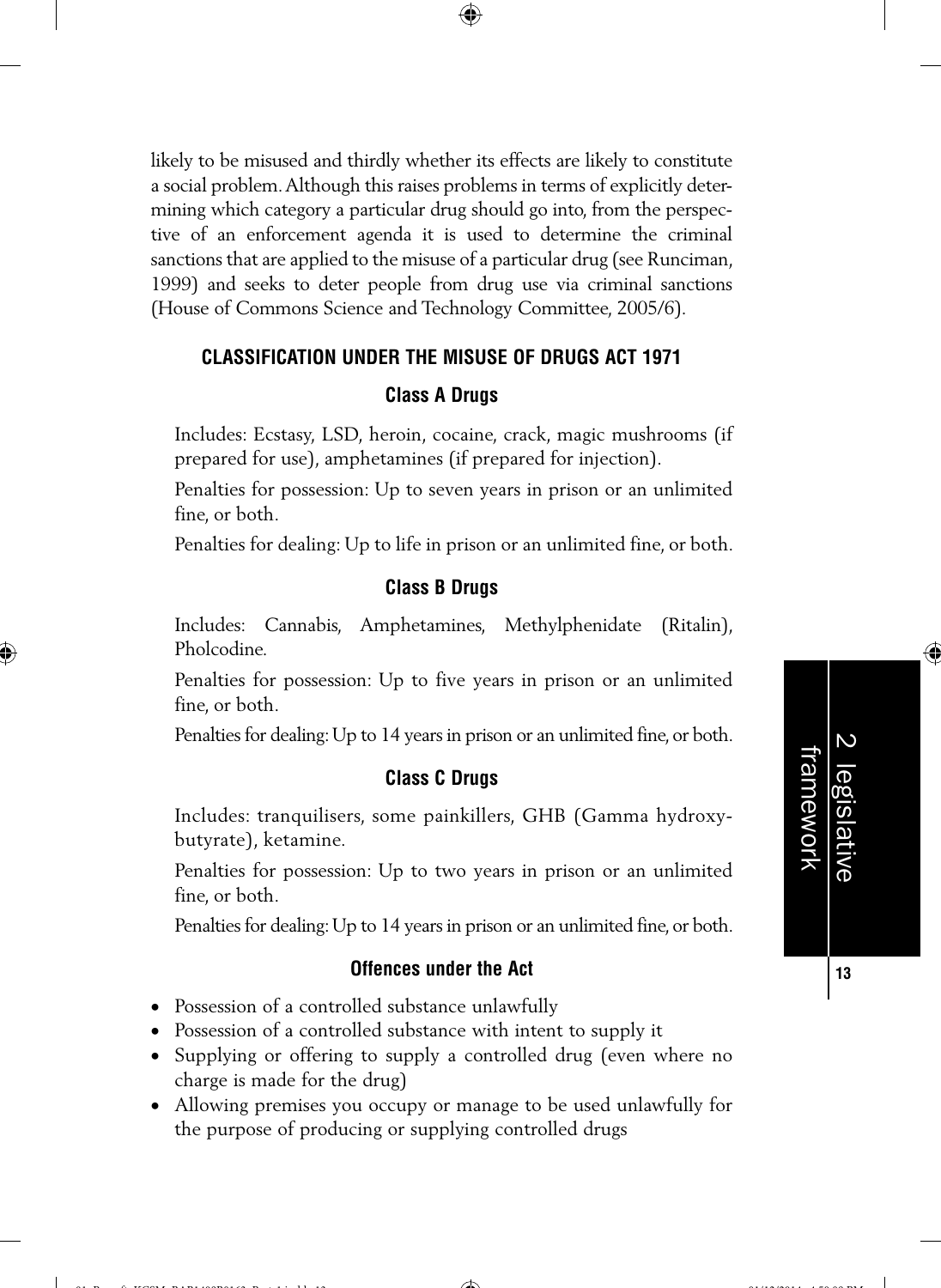Drug trafficking (supply) attracts serious punishment including life imprisonment for Class A offences. To enforce this law the police have special powers to stop, detain and search people on 'reasonable suspicion' that they are in possession of a controlled drug (see http://drugs. homeoffice.gov.uk/drugs-laws/misuse-of-drugs-act/).

⊕

#### **REFERENCES**

- Fazey, C. (2003) 'The Commission on Narcotic Drugs and the United Nations International Drug Control Programme: politics, policies and prospects for change', *The International Journal of Drug Policy,* 14(2): 155–69.
- Home Affairs Select Committee Third Report (2002) *The Government's Drugs Policy: Is it Working?* London: HMSO.
- House of Commons Science and Technology Committee (2005/2006) *Drugs Classification: Making a Hash of it?* London: House of Commons.
- Runciman Report (1999) *Drugs and the Law: Report of the Independent Inquiry into the Misuse of Drugs Act 1971*. London: Police Foundation.
- Stark, C., Kidd, B. and Sykes, R. (eds) (1999) *Illegal Drug Use in the United Kingdom: Prevention, Treatment and Enforcement.* London: Arena.



Aaron Pycroft

The sanction and controls related to drug use are enforced through criminal law, civil law and governance. It is important that these should be based upon the best evidence that can be provided to government so as to ensure democratic legitimacy for any legislative response

Key concepts in substance misuse

substance misuse Key concepts in

€

**14**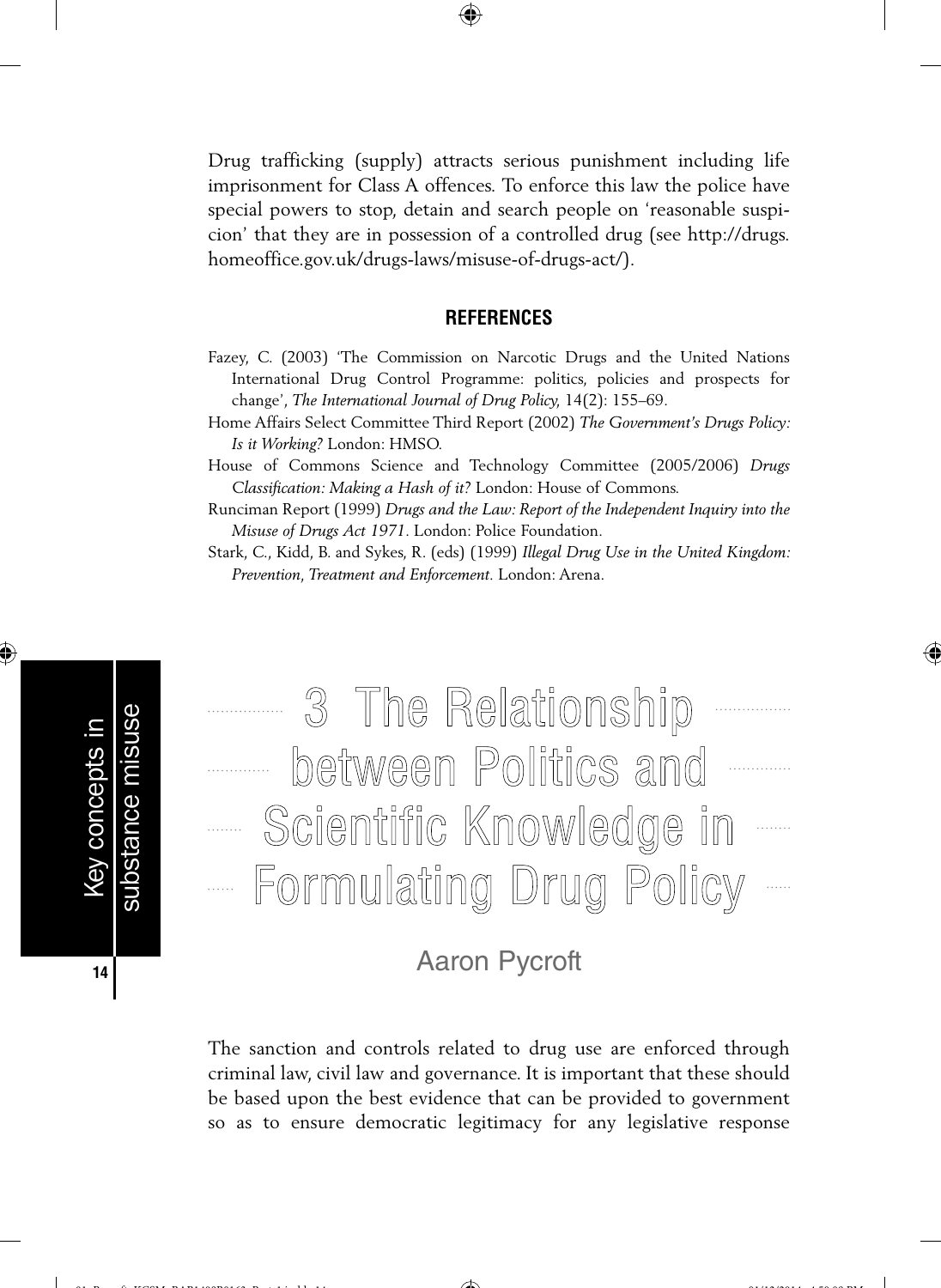(Stokes et al., 2001). However it is argued by Strang and colleagues (2012) that much of the public debate concerning drug policy is not informed by scientific evidence and is driven by values and political processes. This of course raises an important question about whether 'scientific' evidence is value free, or whether ultimately we have to decide the impacts of actions by the ethical paradigms outlined above.

⊕

Even if science is value free and objective how is this to be implemented in human society and utilised to inform policy? In particular what is the relationship between this knowledge and the democratic process? These problems are encapsulated within the Misuse of Drugs Act 1971 and the role of the ACMD in advising on the relative harms of particular drugs, and the political decisions that the Home Secretary makes based on that advice.

These decisions become very important when making decisions about which drugs should be controlled under the Misuse of Drugs Act 1971 and whether temporary or permanent especially in relation to New Psychoactive Substances (see Bartholomew, Chapter 11, this volume). In considering the concept of relative harm and the evidence for the validity of decisions then alcohol (which is not controlled under the Act) provides a clear case of contradiction. It is interesting to make a comparison with cannabis as they are similar drugs.

Firstly, both lead to psychomotor impairment of balance and movement with an increased risk of accidents. Secondly, both cause lengthened reaction times which are dose related and so can cause problems such as road traffic accidents. Thirdly, this is linked to an impairment of judgement, and increased risk taking, and for alcohol increased aggressiveness. Fourthly, both drugs cause emotional changes and a decreased reaction to social expectations, with alcohol causing a significant risk of violence towards self and others. Alcohol is linked with a wide range of physical and mental health problems, whereas although treatment may be required for cannabis use, the health problems are similar to those for smoking tobacco (see Roffman and Stephens, 2006).

Although it can be seen that there are many similarities between these two drugs, alcohol is particularly problematic because it is associated with such a wide range of medical, psychological and social issues and has the propensity to cause aggressive and violent behaviour. The costs from alcohol use includes 1.2 million violent incidents, 360,000 incidents of domestic violence, increased anti-social behaviour and fear of crime, expenditure on alcohol treatment, over 30,000 hospital admissions for Alcohol Dependence Syndrome (ADS), up to 22,000 premature deaths per annum, up to 1,000 suicides, up to 17 million

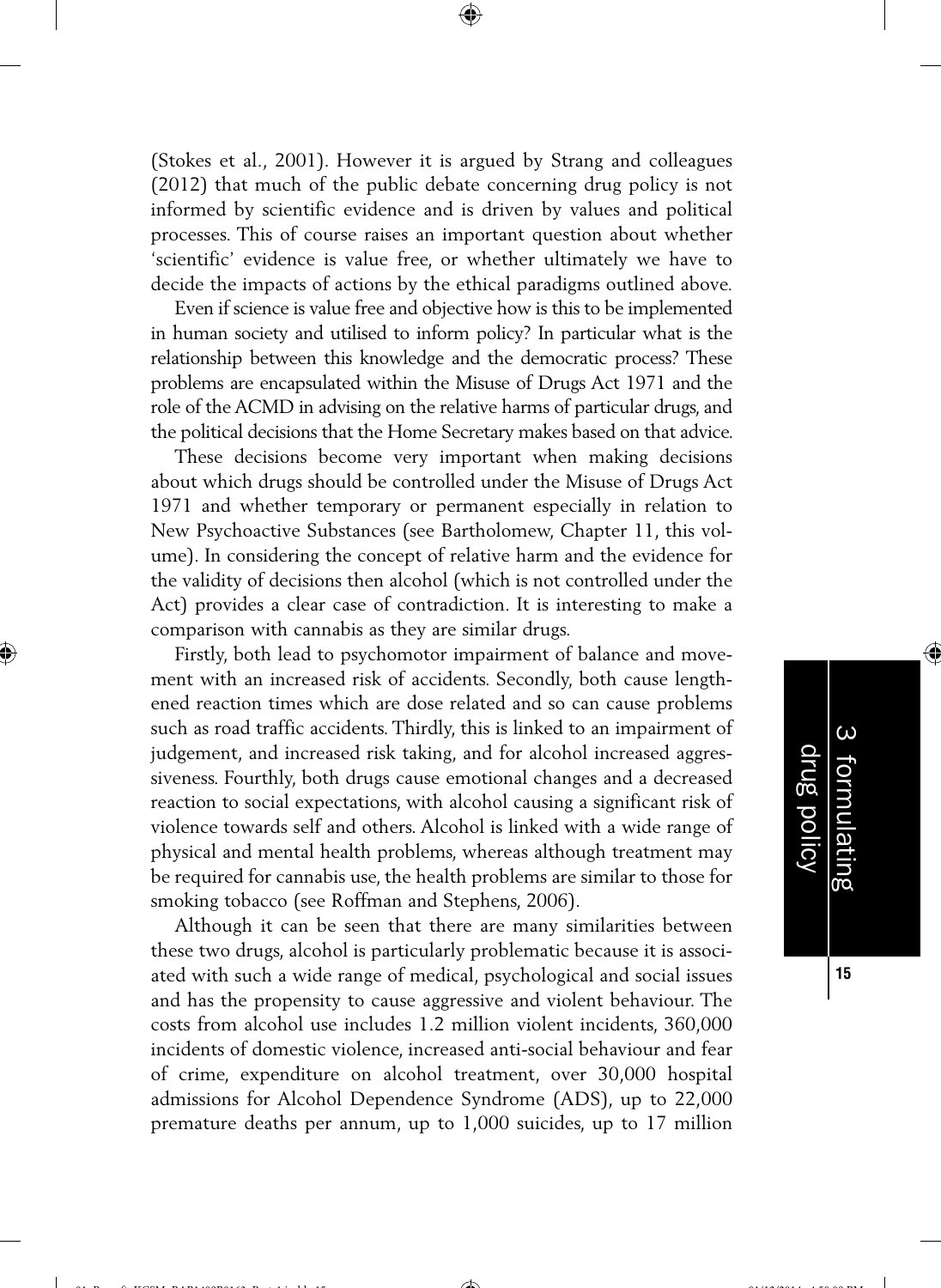working days lost through alcohol related absence, up to 1.3 million children affected by parental alcohol problems and with marriages twice as likely to end in divorce (Home Office, 2004).

⊕

If we take the notion of relative harm and apply this to alcohol in terms of its toxicity, prevalence of misuse and harm to society, then clearly within the context of the Misuse of Drugs Act this is a dangerous drug; however, rather than seeking to control and disrupt supply, and curtail use, the Licensing Act 2003 effectively does the opposite by liberalising supply and availability. The work of Edwards and colleagues (1994) and Babor and colleagues (2003) clearly demonstrates that there is a correlation between the total amount of alcohol consumed within a population and the level of a wide range of alcohol-related problems in that population. So by increasing supply and availability government is actively creating more alcohol-related problems.

In trying to assess the range of harms caused to self and to others, research by Nutt and colleagues (2010) found that heroin, crack cocaine and metamfetamine were the most harmful drugs to individuals, whereas alcohol, crack cocaine and heroin were the most harmful to others; overall alcohol was the most harmful drug.

We can see that as cannabis use has become more widespread then concerns about its effects have become more prevalent, for example, in relation to mental health problems and addiction. However, as compared with alcohol 'the acute toxicity of cannibinoids are very low: they are very safe drugs and no deaths have been directly attributed to their recreational or therapeutic use' (British Medical Association evidence in Runciman, 1999) whereas 'social customs and economic interests should not blind us to the fact that alcohol is a toxic substance … no other commodity sold for ingestion, not even tobacco, has such wide ranging adverse physical effects' (Babor et al., 2003: 4).

#### **DRUG LINKS WITH MENTAL HEALTH PROBLEMS**

*(See also Chapter 16.)*

One of the main reasons for reclassifying cannabis back to Class B under the Misuse of Drugs Act 1971 was the perceived link with mental health problems, particularly in relation to the use of the more potent Sinsemilla (also known as Skunk). There is a clear relationship between alcohol and mental health problems (Meltzer, 1995), with between 22% and 44% of adult psychiatric inpatients experiencing problems with alcohol and drugs and the most severely dependent drinkers reporting the greatest number of mental and physical health problems (Gossop et al., 2003).

substance misuse substance misuse Key concepts in Key concepts in **16**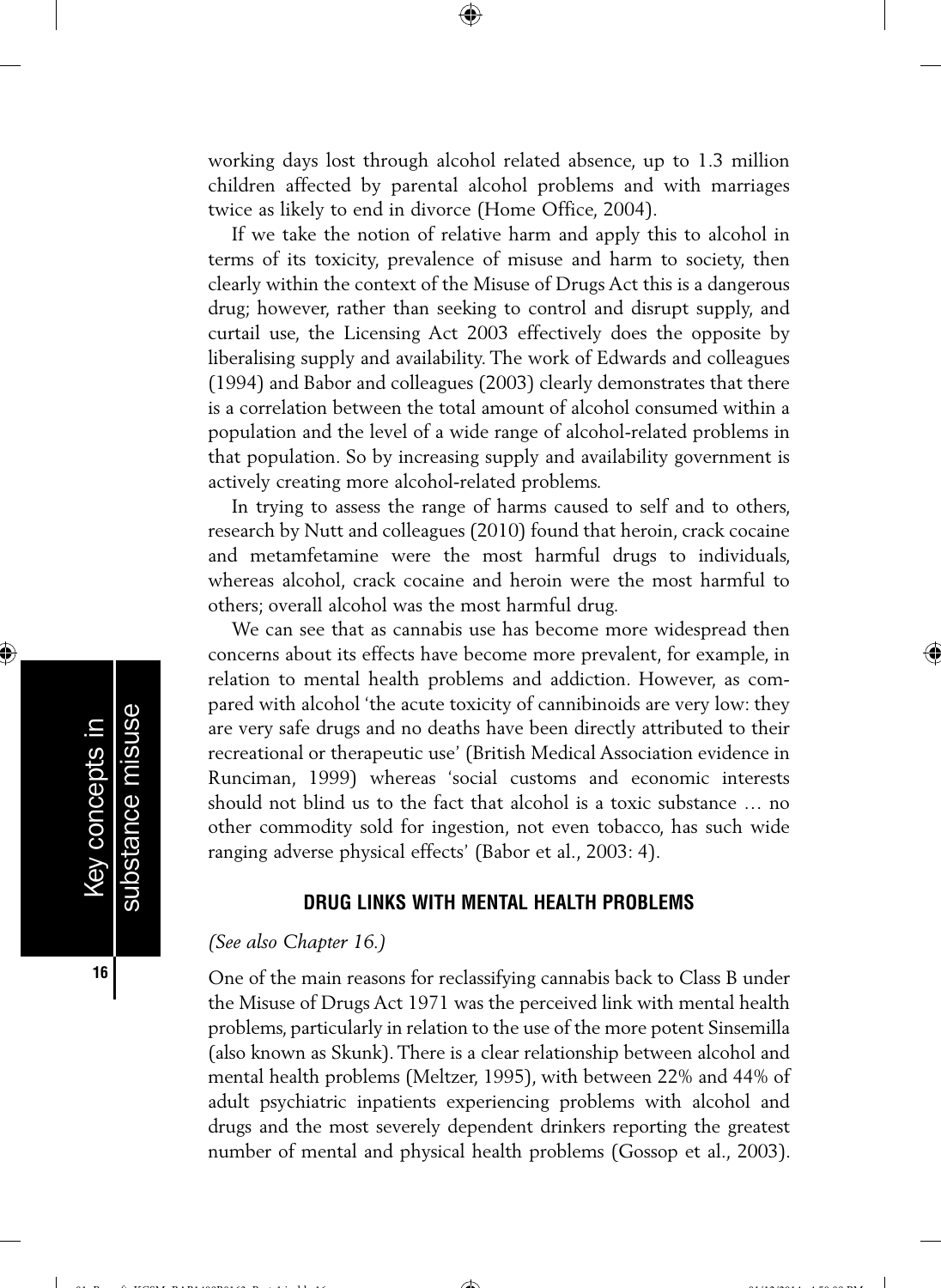Gossop (2000) argues that there is no convincing evidence that cannabis causes mental health problems and that, given that the prevalence of psychosis in the general population is about 1%, it is obvious that some cannabis users will develop psychosis. He also makes the point that cannabis use may exacerbate existing problems; however, it is also the case that cannabis may form a part of poly drug use which may exacerbate the risks of developing mental health problems.

⊕

#### **THE GATEWAY THEORY**

The Gateway Theory has been one of the major arguments against the legalisation or decriminalisation of cannabis. The hypothesis is that cannabis use leads to the use of harder drugs. This theory is based upon the observation that hard drug users have a history of cannabis use. This theory was reviewed by Runciman (1999) who argued that this is partly linked to the drug markets in which dealers encourage people to try other drugs and that the earlier the initiation into cannabis then the more likely people are to progress to other drugs. However, any sustainable theory has to show the strong probability of progression and not just that a heroin user has also used cannabis. It is evident from the statistics that the vast majority of cannabis users do not progress, otherwise there would be far greater numbers of 'hard' drug users than there actually are.

One of the key challenges for state and society is to determine what is an acceptable level of use and availability of particular psychoactive substances. In addition, can we be serious about reducing tobacco usage, through banning smoking in public places, but at the same time liberalise the use of cannabis? These are difficult questions that go to the heart of citizenship and freedoms within society but are nonetheless important to address. Both student and practitioner need to ask smart questions; for example, when talking about cannabis or alcohol what are we talking about, given the differing strengths and types of each, and different patterns of use? Government has a duty to protect people from harm, and drugs cause an inordinate amount of human suffering, and so at the very least a reasonable and rational approach to classifying harm is required.

## € 3 formulating 3 formulating drug policy drug policy **17**

#### **REFERENCES**

Babor, T., Caetano, R., Casswell, S., Edwards, G., Giesbrecht, N., Graham, K., Grube, J., Gruenewald, P., Hill, L., Holder, H., Homel, R., Osterberg, E., Rehm, R., Room, R., and Rossow, I. (2003) *Alcohol: No Ordinary Commodity, Research and Public Policy.* Oxford: Oxford University Press.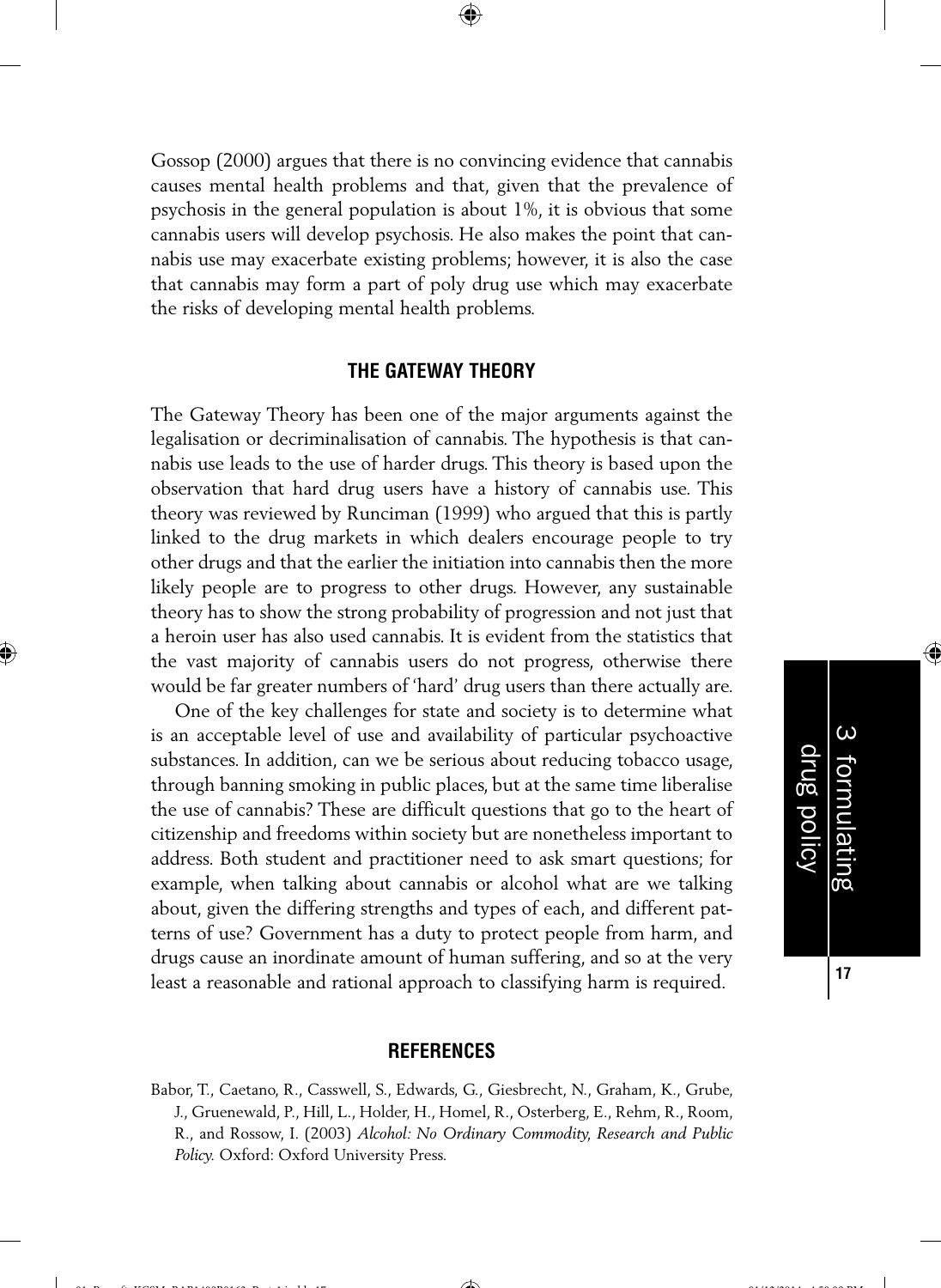Edwards, G., Anderson, P.,Babor, T., Caswell, S., Ferrence, R., Giesbrecht, N., Godfrey, C., Holder, H., Lemmens, P., Makela, K., Midanik, L., Norstrom, R., Osterberg, e., Romelsjo, A., Room, R., Simpura, J and Skog, O. (1994) *Alcohol Policy and the Public Good*. Oxford: Oxford University Press.

⊕

- Gossop, M. (2000) *Living with Drugs.* Aldershot: Ashgate.
- Gossop, M., Marsden, J., Stewart, D. and Kidd, T. (2003) 'The National Treatment Outcome Research Study (NTORS): 4–5 year follow up results', *Addiction,* 98(3): 291–303.
- Home Office (2004) *Alcohol Harm Reduction Strategy for England and Wales*. London: Home Office.
- Meltzer, H. (1995) *OPCS Surveys of Psychiatric Morbidity in Great Britain: Report 1: The Prevalence of Psychiatric Morbidity amon*g *Adults Living in Private Households.*  London: Office of Population Census and Surveys.
- Nutt, D., King, L. and Phillips, L. (2010) 'Drug harms in the UK: a multicriteria decision analysis', *The Lancet*, 376: 1558–65.
- Roffman, R. and Stephens, R. (eds) (2006) *Cannabis Dependence: Its Nature, Consequences and Treatment.* Cambridge: Cambridge University Press.
- Runciman Report (1999) *Drugs and the Law: Report of the Independent Inquiry into the Misuse of Drugs Act 1971.* London: Police Foundation.
- Stokes, G., Chalk, P. and Gillen, K. (eds) (2001) *Drugs and Democracy: In Search of New Directions.* Melbourne: Melbourne University Press.
- Strang, J., Babor, T., Caulkins, J., Fischer, B., Foxcroft, D. and Humphreys, K. (2012) 'Drug policy and the public good: evidence for effective interventions', *The Lancet*, 379: 71–83.



#### **DEFINITIONS**

**Decriminalisation** takes away the status of criminal law from those acts to which it is applied. This means that certain acts no longer constitute criminal offences. With regard to drugs, it is usually used to refer to demand; acts of acquisition, possession and consumption. Following decriminalisation, it

Key concepts in substance misuse

substance misuse Key concepts in

€

**18**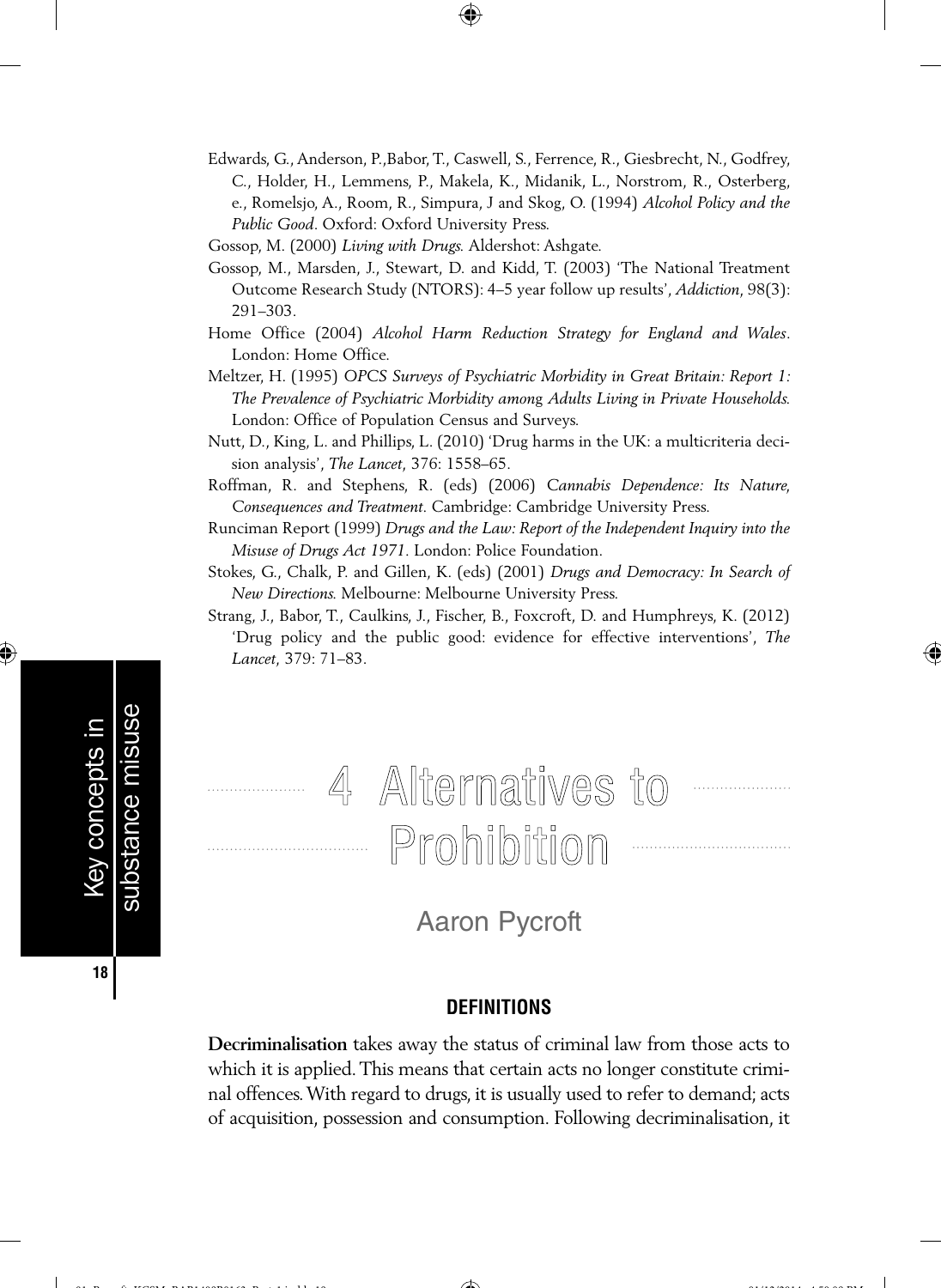still is illegal to use, possess, acquire or in certain cases import drugs, but those acts are no longer criminal offences. However, administrative sanctions can still be applied; these can be a fine, suspension of the driving or firearms licence, or just a warning. (See http://eldd.emcdda.org/.)

⊕

**Legalisation** is the process of bringing within the control of the law a specified activity that was previously illegal and prohibited or strictly regulated. Related to drugs, the term is most commonly applied to acts of supply; production, manufacture or sale for non-medical use. Legalisation would mean that such activities, and use and possession, would be regulated by states' norms, in the same way that it is legal to use alcohol and tobacco. There can still exist some administrative controls and regulations, which might even be supported by criminal sanctions (e.g., when juveniles or road traffic are concerned). From a legal point of view, any form of legalisation would be contrary to the current UN conventions. (See http://eldd.emcdda.org/)

#### **Medicalisation**

The medicalization model, by encompassing in the medical domain some phenomenon or problem, allows medical considerations to be decisive in the interpretation of that problem and in the choice of measures to resolve the situation. With respect to drug use, medicalization can have a broad range of meanings and consequences. When it means providing normal, good quality medical care to drug addicts, including the prescription of illicit drugs, it should be applauded as a positive development. However, medicalization also may define regular, frequent drug use as a mental disorder; designate abstinence as the only acceptable treatment outcome; and/or recommend compulsory treatment for all users of illegal drugs, be they dependent or casual users. The latter three versions of medicalization demonstrate that, while the medicalization approach for drug policy seems more humane than repression of drug use, it risks becoming a form of repression itself. (Polak, 2000: 351)

The aim of the United Nations Conventions had been to try and seek a convergence and consistency of drug policy across the world. However over time a number of different countries and jurisdictions within countries have taken differing approaches such as decriminalisation, legalisation and medicalisation. The latter, particularly with respect to harm reduction (see Shea and also Leighton, Chapters 17 and 18, this volume)

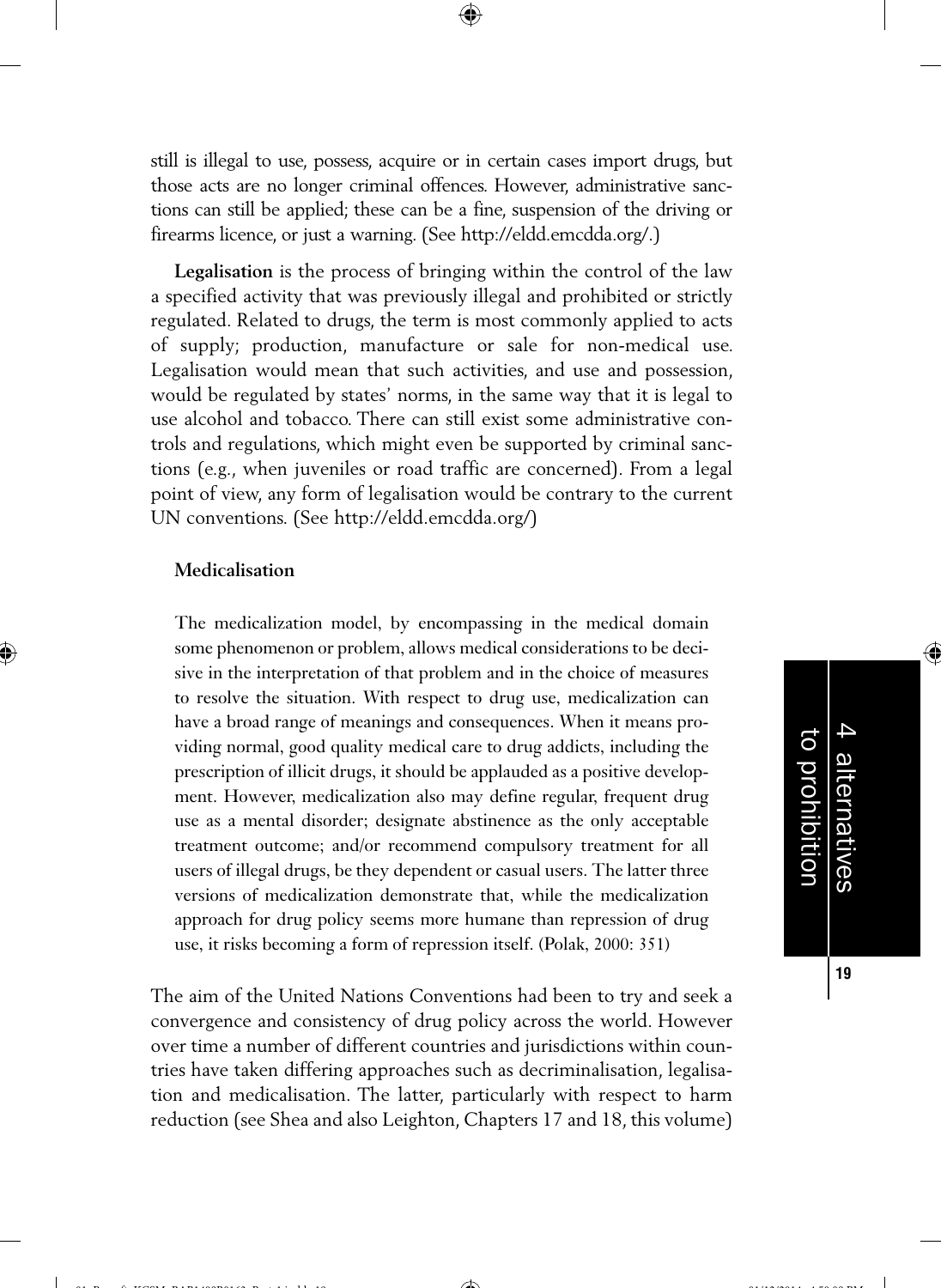Table 4.1 Differing paradigms of drug control and treatment **Table 4.1** Differing paradigms of drug control and treatment

 $\overline{\phantom{a}}$ 

 $\ddot{=}$ 

| Sweden                                                                                      | Portugal                                                           | Switzerland                                                                                 |
|---------------------------------------------------------------------------------------------|--------------------------------------------------------------------|---------------------------------------------------------------------------------------------|
| Narcotic Drugs Punishment Act 1968.                                                         | decriminalised use, possession<br>Law 30/2000 in 2001              | Federal Drug Law 1975 saw an increase in<br>arrests and registration of illicit drug users. |
| Commitment to drug free society.                                                            | and acquisition of all illicit                                     | The law rejected needle exchange and                                                        |
| In 2006 the UN applauded Sweden's approach<br>as an exemplary model                         | substances for personal use (up to<br>fo days' supply is allowed). | imposed onerous restrictions on substitute<br>prescribing.                                  |
|                                                                                             | This is not legalisation as                                        | The 1980s saw large gatherings of injecting                                                 |
| Levels of drug use have been historically low in                                            | possession, growers, dealers and                                   | drug users in public places and the spread of                                               |
| Sweden. Whether this low level of drug use is<br>due to the policy or other factors such as | traffickers are prosecuted.                                        | HIV was a major problem.                                                                    |
| homogeneous culture, 87% Lutheran, with a                                                   | Ended penal sanctions and                                          | To try and reduce crime and health problems                                                 |
| strong temperance movement, is open to debate.                                              | introduced a system of referrals to                                | in 1987 the Zurich authorities allowed a                                                    |
|                                                                                             | Commissions for the Dissuasion of                                  | needle park used by up to 1k people per day.                                                |
| approach that values an individual's need for<br>This approach is based upon a collective   | Drug Addiction (CDT) made up of<br>social workers, legal staff and | In the mid 1980s after a 'revolt of the medics'                                             |
| security and safety.                                                                        | medics                                                             | needle exchange was allowed                                                                 |
| Drug user seen as a fundamental problem and                                                 | In 2000 drug use and related                                       | At Platzspitz harm reduction approaches                                                     |
| out of control                                                                              | problems were high particularly                                    | were taken dealing with overdose needle                                                     |
| Therefore illicit drug use is explicitly criminalised.                                      | with injected heroin use and HIV<br>infections. Cannabis use was   | exchange, hepatitis vaccination, condoms<br>and other harm reduction approaches.            |
| Abstinence in treatment is enforced.                                                        | relatively low                                                     |                                                                                             |

 $\bigoplus$ 

 $\overline{1}$ 

 $\triangle$ 

 $\mathbf{I}$ 

 $\overline{\phantom{a}}$ 

 $\bigoplus$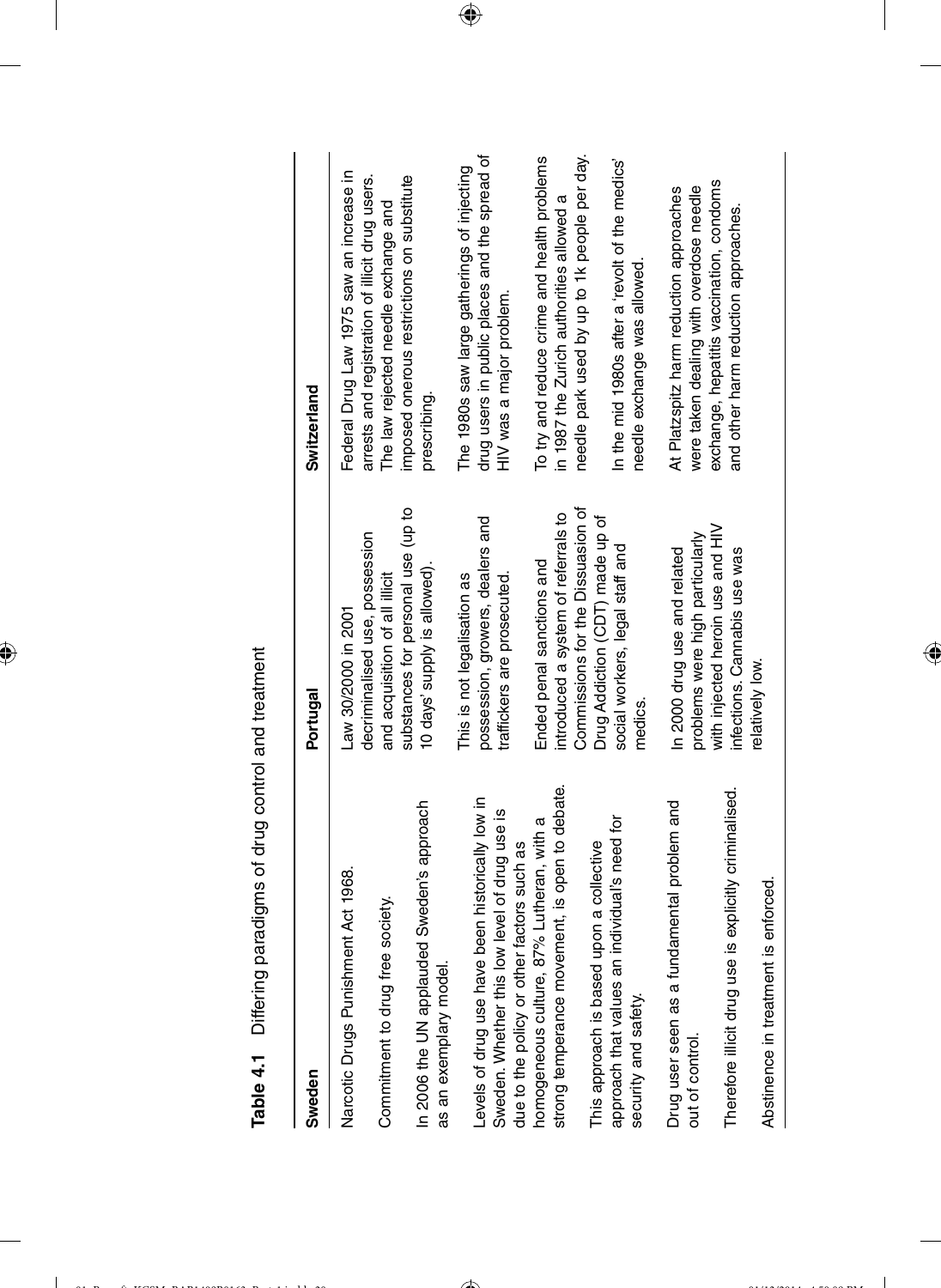| Sweden                                                                                    | Portugal                                                           | <b>Switzerland</b>                                                                         |
|-------------------------------------------------------------------------------------------|--------------------------------------------------------------------|--------------------------------------------------------------------------------------------|
| The levels of crime associated with drug use<br>cover the spectrum of minor, ordinary and | Police refer to CDT and the person<br>is seen within 72 hours. Can | causing disruption to local residents and was<br>This approach saw large numbers of people |
| serious.                                                                                  | impose fines, community service                                    | closed in 1992.                                                                            |
| Alternatives to prison exist but cases classed as                                         | and aims to dissuade new drug<br>users.                            | In 1994 the Swiss Government established a                                                 |
| serious have mandatory prison or treatment.                                               |                                                                    | policy based on the four Pillars of prevention,                                            |
|                                                                                           | They assess status as being                                        | therapy, harm reduction and law enforcement.                                               |
| There is compulsory drug testing for all                                                  | occasional and dependent users,                                    |                                                                                            |
| offenders.                                                                                | with the latter receiving treatment.                               | Heroin assisted therapy was central to this                                                |
|                                                                                           |                                                                    | approach (HAT) providing injected heroin for                                               |
| Compulsory treatment also used for alcohol but                                            | Overall there has been an                                          | a subset of people living with dependency                                                  |
| overall rarely used.                                                                      | increased use of cannabis,                                         | but not having good outcomes from other                                                    |
|                                                                                           | decreased use of heroin,                                           | interventions. Also low threshold methadone                                                |
| Therapeutic Communities have been popular but                                             | increased uptake of treatment,                                     | prescribing was introduced.                                                                |
| expensive treatment models; so increasing use                                             | reduction in drug-related deaths.                                  |                                                                                            |
| of 12-step programmes.                                                                    |                                                                    | Overall heroin use has declined and not                                                    |
|                                                                                           |                                                                    | increased as feared                                                                        |

 $\bigoplus$ 

Source: Beckley Foundation and Open Society Foundation Source: Beckley Foundation and Open Society Foundation

 $\mathbf{I}$ 

 $\overline{\phantom{a}}$ 

 $\ddot{\mathbf{\Theta}}$ 

 $\mathbf{I}$ 

 $\overline{\phantom{a}}$ 

 $\bigoplus$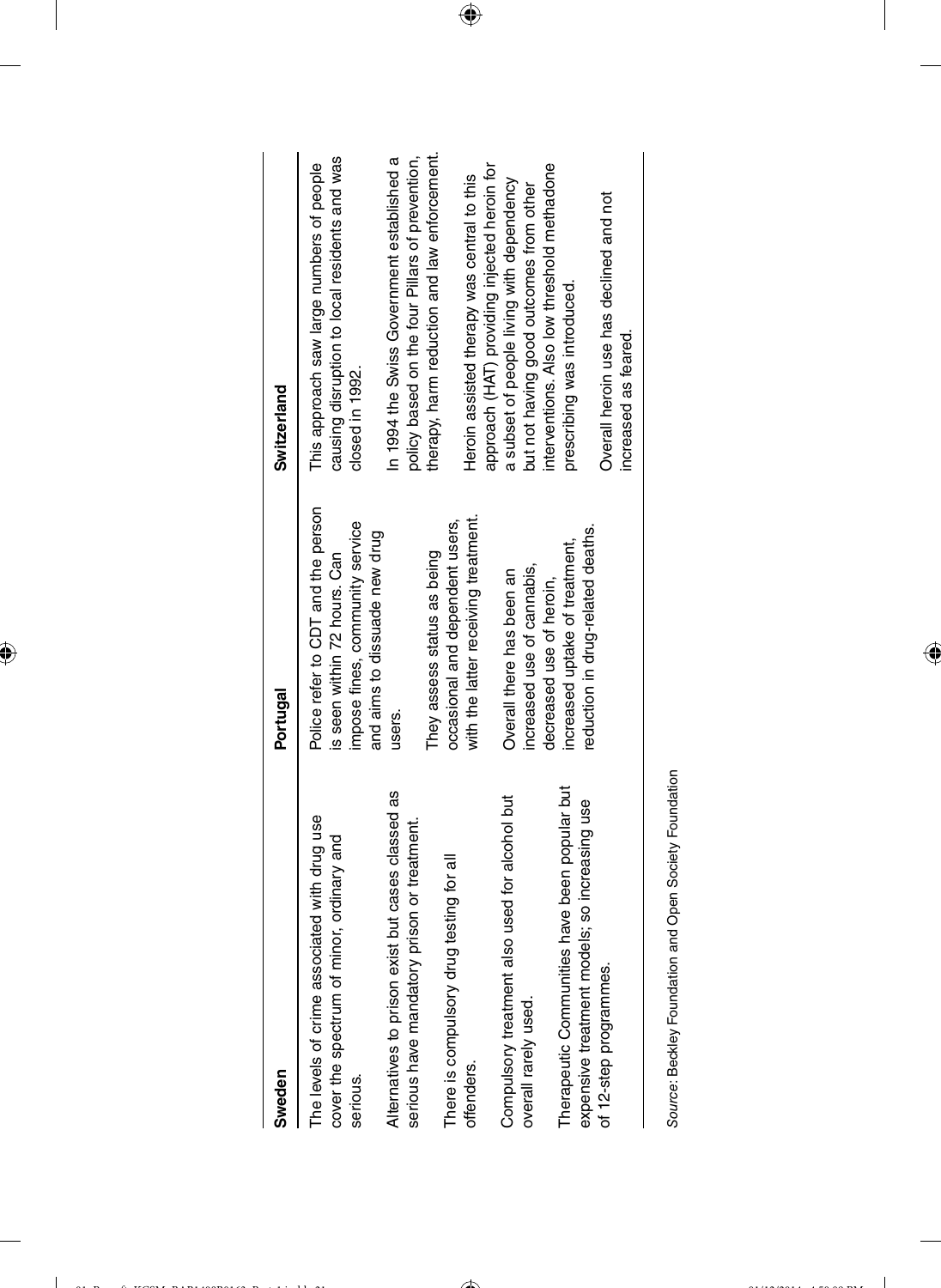has been controversial, but the former two approaches have been seen to be contrary to the UN Conventions. The debate about drug use has really been defined by addressing the widespread use of cannabis at the lower end of the harm spectrum, and the need to address problems of opiate use at the other end. In looking at differing examples of drug policy then Sweden has a strict prohibitionist stance, Portugal has decriminalised all drug use, and Switzerland has focused on medicalisation for opiate users. Table 4.1 shows some of the key features of these approaches.

⊕

#### **Exercise**

- 1. To what extent do you think that prohibitionist policies actually work in preventing the use of drugs? Is it possible to have a one-size-fitsall model as demonstrated in the UN Conventions and to what extent should cultural variations be allowed for within this framework?
- 2. Is it ethical to demand abstinence from drug use and to use criminal justice sanctions to enforce this?
- 3. With respect to decriminalisation is it acceptable to trade off harms, so for example it would be preferable to see a decrease in heroin use but an increase in cannabis use?
- 4. Is it preferable to use civil sanctions as opposed to criminal justice sanctions and how might these work in the UK?
- 5. Should harm reduction services be as open access and as low threshold as possible?
- 6. In your opinion would it be more preferable to provide heroin on prescription rather than a substitute such as methadone?

#### **USEFUL RESOURCES**

The United Nations Office on Drugs and Crime: www.unodc.org/

The European Monitoring Centre on Drugs and Drug Addiction: www.emcdda. europa.eu/

The Transform Drug Policy Foundation: www.tdpf.org.uk/ DrugScience: www.drugscience.org.uk/

The Beckley Foundation provides an interactive Cannabis map indicating the legislative status of cannabis for all countries: http://reformdrugpolicy.com/cannabis-map/ map/

Key concepts in substance misuse

substance misuse Key concepts in

**22**